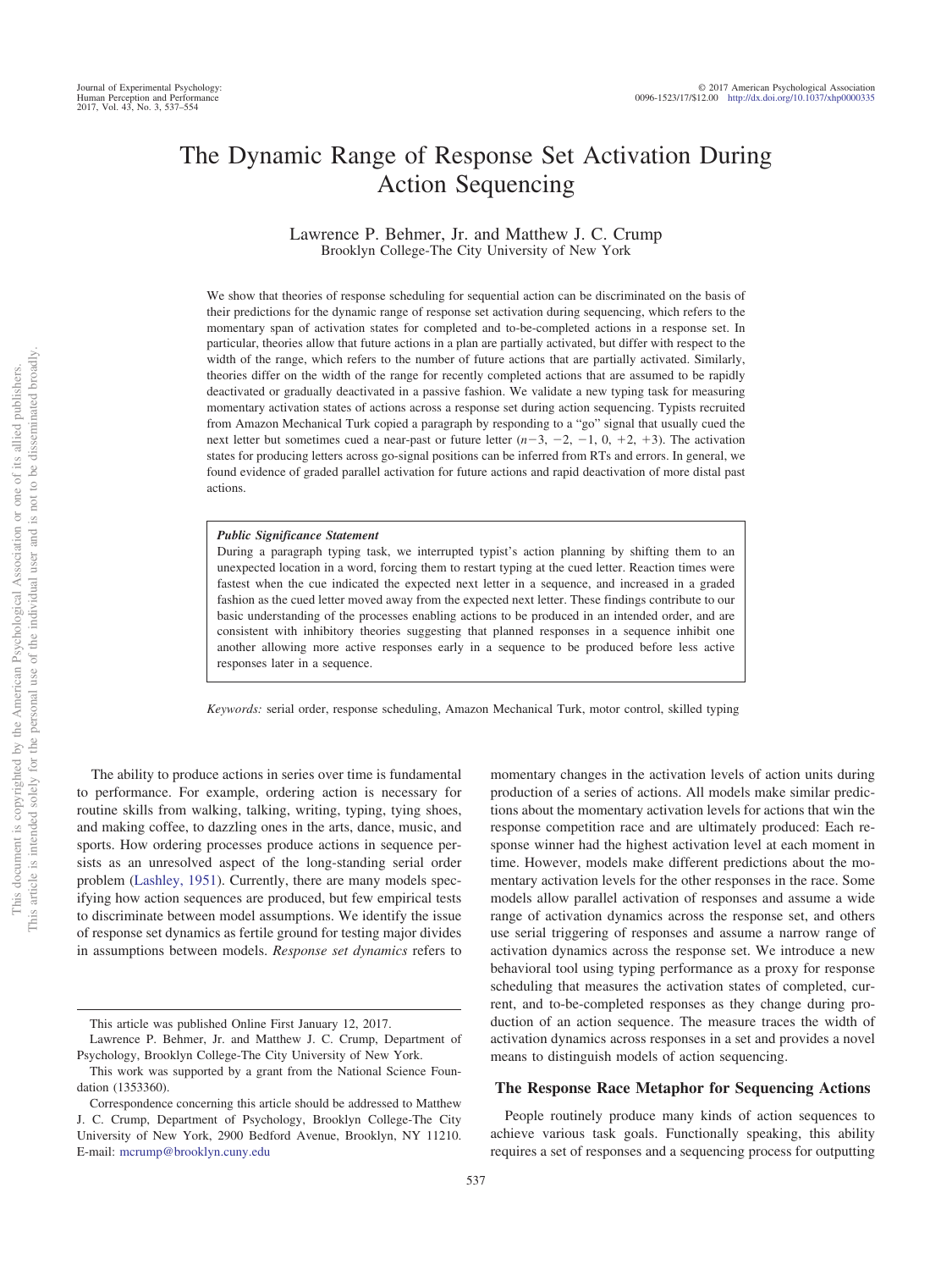them in a desired temporal order. Traditionally, the production of single responses are understood in terms of race models, in which evidence for a response accumulates over time until a threshold triggering the action is reached [\(Laming, 1968;](#page-17-1) [Ratcliff, Van](#page-17-2) [Zandt, & McKoon, 1999;](#page-17-2) [Smith & Vickers, 1988\)](#page-17-3). We use a race metaphor for the sequencing of multiple actions to highlight critical distinctions between models of the sequencing process.

This simple metaphor can be understood in the context of discussing the general patterns of activation that can occur when executing a sequence of serial responses. In this sense, the runners act as individual elements of an action sequence, and the finish line represents the execution of an element. The problem of explaining the sequencing process is to delineate how different responses cross the finish line (e.g., reach their execution threshold) in desired orders and times. Different models of the sequencing process all accomplish the functional goals of action sequencing, but do so according to different processing assumptions. Prior work has empirically tested model assumptions by measuring directly observable aspects of action sequencing, such as the accuracy and timing of responses. That is, they measured the timing and order of the winners as they crossed the finish line. Critically, models make different assumptions about the activation states of other responses in the race; however, the activation values of other responses are never measured directly, but are usually inferred by patterns of errors among the winners.

To highlight fundamental differences between models of sequencing, we distinguish between two kinds of races for serial order: the 100-yard dash versus a relay race. In the 100-yard dash, all runners line up and race toward the finish line in parallel. In a relay race, the runners are staggered apart from one another, and begin running when the baton is in reach. In both races, the timing and order of the responses is determined by the timing and order of runners as they cross the finish line. The two races emphasize different kinds of control over finishing orders. A real-world 100-yard dash does not control order in the sense that all of the runners are trying to win first place. However, orders could be established by a process that coordinates individual running speeds over the course of the dash such that particular runners finish in particular places. In a relay race, there are multiple finishing lines corresponding to locations on the track where runners within a team hand off the baton, and control over ordering is determined by initial starting positions of the runners. The crucial difference between races is whether runners are running in parallel or in series one at a time, and the crucial difference between models of action sequencing is whether they assume parallel or serial activation of responses within a response set. Before describing individual models, we first illustrate general predictions for response set dynamics that distinguish between serial and parallel models.

As mentioned previously, response set dynamics refer to the activation states of individual action units as they change over time during the course of producing a sequence of actions. Hypothesized response set dynamics for serial and parallel ordering processes are illustrated in [Figure 1,](#page-1-0) which shows the hypothesized activation states of individual responses in a five-element sequence across time.

At the first time point, the serial process depicted in [Figure 1A](#page-1-0) activates the first response. Responses that reach threshold serve as the triggering function for three events: the production of the response, the self-termination or inhibition of that response, and the activation of the next response. This domino-like process continues for all responses in the sequence. Importantly, the dynamic range of activation states for all responses is always narrowly focused around the current response. The current response reaches threshold, deactivates, and triggers the activation of the next response, but not more distal responses.

The parallel process depicted in Figured 1B activates the first response, and also prescribes graded activation levels for the remaining responses. The parallel model makes similar predictions about the fate of completed responses, suggesting they are selfterminated. Importantly, the dynamic range of activation states for all responses is not narrowly focused around the current response, but extends to the more distal responses.



<span id="page-1-0"></span>*Figure 1.* The figure shows hypothesized activation states of all responses in a sequence across moments in time. [Figure 1A](#page-1-0) shows predictions for a serial model, in which only one action is activated at a time, showing a narrow dynamic range. [Figure 1B](#page-1-0) shows predictions for a parallel model in which all future actions are activated in a graded fashion, showing a wide dynamic range.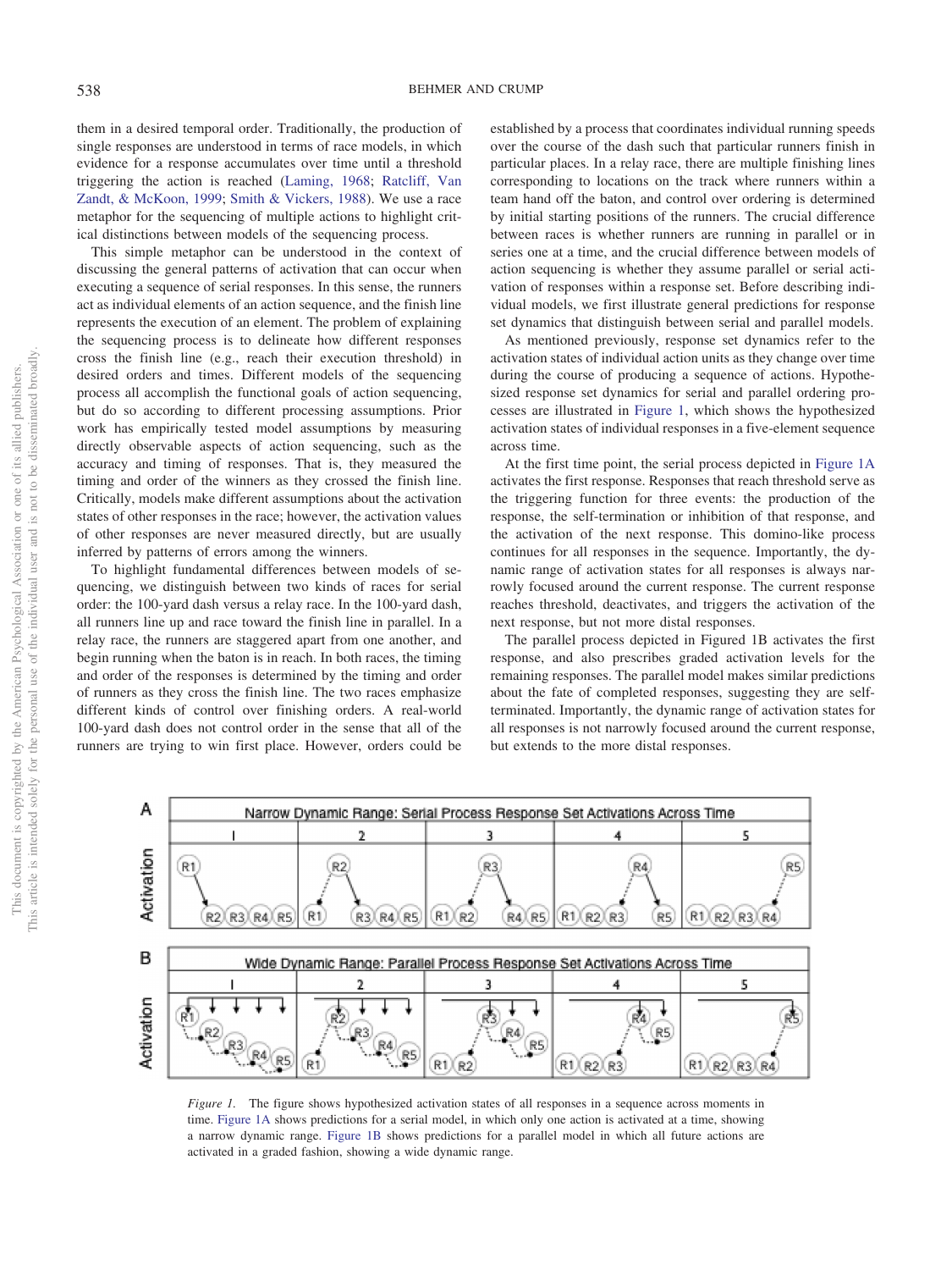# **Serial Versus Parallel Processing Assumptions in Models of Action Sequencing**

The problem of explaining how actions are sequenced spans decades of research and has generated several theoretical approaches to the problem. Each of the models invoke processing assumptions that fall on either side of the serial versus parallel distinction and assume narrower or wider dynamic ranges for the activation levels of distal responses during response sequencing. Here, we provide a review of several of the pertinent models.

## **Associative Chains**

Prior to the cognitive revolution serial ordering was explained by associative chains [\(Washburn, 1916;](#page-17-4) [Watson, 1920\)](#page-17-5). Here, a stimulus serves as the triggering condition for a response: Feedback from action *n* serves as that triggering condition for action  $n + 1$ ,  $n + 2$ , and so on. Associative chain models have been widely criticized [\(Lashley, 1951;](#page-17-0) see also [Rosenbaum, Cohen, Jax, Weiss,](#page-17-6) [& van der Wel, 2007\)](#page-17-6), particularly as explanations of complex sequencing behavior as seen in language or music production. Nevertheless, simple chaining models exemplify the general predictions of a serial control process for ordering. Specifically, they predict a narrow dynamic range for the activation values within a response set, because a next action is only activated by a previous action. As a result, more distal responses in the chain are not activated in advance of the preceding triggering condition.

#### **Hierarchical Representations**

The inability of simple associations to explain complex feats of action sequencing contributed to the rise of cognitive explanations using planning processes to explain ordering [\(Lashley, 1951;](#page-17-0) [Miller, Galantner, & Pribram, 1960;](#page-17-7) [Tolman, 1948\)](#page-17-8). A common feature of planning models is the assumption of hierarchical representation, in which higher order goal states (e.g., make a sandwich) trigger nested lower order goal states (go to the kitchen, find the bread), and lower ones (open the bag, reach-in, etc.), and so on. Some models using hierarchical representations rely on a serial triggering process and imply a narrow dynamic. For example, [Rosenbaum, Kenny, and Derr \(1983\)](#page-17-9) illustrated two ways in which responses might traverse through a hierarchically organized sequence. They described a linear read-out process whereby a current response serves as the trigger for the next response (similar to an associative chain). They also described a tree-traversal process whereby the superordinate control nodes connecting groups of response serves as the triggering condition for the next response. The tree-traversal and linear read-out processes make different predictions about the finishing times between responses; however, they make the same predictions about momentary response set dynamics. Specifically, they both imply a serial-triggering process whereby distal future responses are not activated early in the sequence, but are only activated by their preceding triggering condition.

Hierarchical models could be modified to introduce a wider spread of activation across the response set. For example, [Cooper](#page-16-0) [and Shallice \(2000,](#page-16-0) [2006\)](#page-16-1) computationally implemented a hierarchical model of the everyday task of making coffee. Their model has many nested levels of goal, subgoal, sub-sub-goal, and so forth nodes that eventually control actions. The specific triggering conditions for a particular action are not unitary because the activation value for a particular response depends on inputs from multiple higher order goal states; thus, the activation levels of all possible responses vary dynamically beyond the range of the most current responses.

## **Serial-Recurrent Networks**

More complex associative models like serial-recurrent neural networks (SRNs; [Elman, 1990\)](#page-17-10) can also be trained to produce sequences of varying complexity. For example, SRNs have been used to explain performance in the serial reaction time (RT) task [\(Cleeremans, 1993\)](#page-16-2), in which people show implicit learning of sequential regularities. As well, [Botvinick and Plaut \(2004,](#page-16-3) [2006\)](#page-16-4) showed that an SRN can model routine tasks like coffee making (when trained on appropriate inputs reflecting the constraints of coffee making in a natural environment) without invoking hierarchical representations. The SRN is a flexible model and, in principle, could be constructed to predict activation values for a single or multiple upcoming response(s). So, from an SRN perspective, the width of the dynamic range of the response set during response sequencing is a free parameter.

## **Competitive Queuing**

Competitive queuing models assume that responses are activated in a buffer (queue) and then compete for production by a dynamic mutual inhibition process that determines the order of responses. For example, [Estes \(1972\)](#page-17-11) proposed that memory for sequences originates from the order in which items are rehearsed during encoding. Rehearsal was described by an inhibitory process that could suppress rehearsal of any item. To rehearse items in sequence, inhibition for particular items would be released one at a time, and the remaining items would remain suppressed. Depending on how inhibition is applied, Estes's description of competitive queuing could produce either narrow or wide ranges of activations for responses in a sequence.

[Rumelhart and Norman's \(1982\)](#page-17-12) model of skilled typing implements a version of competitive queuing that clearly allows for a wide dynamic range of activation and inhibition. In their model, word units cause parallel activation of letter units, and each letter unit controls individual finger movements to type the key on the keyboard. As a result, fingers can, in principle, move in parallel toward the keys in proportion to their activation level. This, of course, creates a problem for outputting the letters of word in a desired order. Order is achieved by a mutual inhibition process that establishes an activation gradient across the letters in the word: The first letter inhibits all remaining letters, the second letter does the same, and so on. Letters with the highest activation value are typed when their finger has moved to their correct location. Letter units become deactivated after they have triggered a keystroke. Similarly, more recent hierarchical competitive queuing models [\(Bullock, 2004;](#page-16-5) [Bullock & Rhodes, 2003\)](#page-16-6) are consistent with wide dynamic ranges of activation in response sets during sequencing because they assume parallel activation and lateral inhibitory connections that apply across all responses.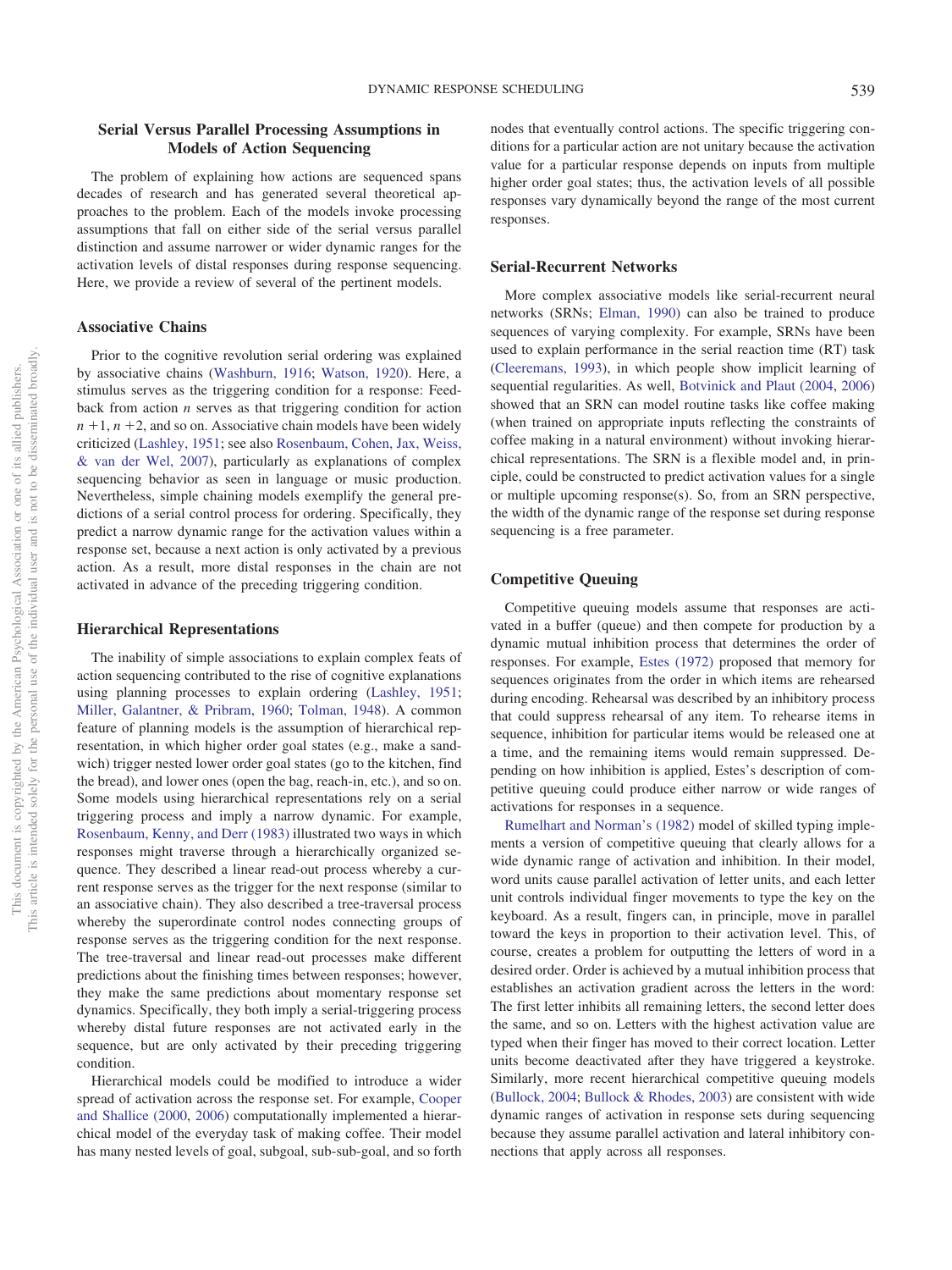## **Oscillator Models**

Oscillator models use timing signals to control the order of responses. For example, [Brown, Preece, and Hulme \(2000\)](#page-16-7) distinguish between response units that activate to produce specific actions, and an oscillator-based timing system that controls the order and timing of response unit activation. Oscillator models assume that different responses are triggered at different times by specific clock states. For example, while typing the word "CAGE," the 12:00 position could trigger the first letter "C." Other clock positions would trigger the remaining letters, and the temporal differences between the clock positions would further determine the specific intervals between the responses. Oscillator models could be consistent with either a narrow or wide dynamic range of response set activations during sequencing. A narrow range is consistent with a highly precise temporal control signal that causes activation only during the prescribed moment: When the moment occurs, the chosen response is activated, but the other responses are not. A wide range is consistent with a diffuse temporal control signal that causes a gradient of activation around the prescribed moment: Activation for the chosen response grows as the moment approaches, and activation builds for all remaining responses depending on the proximity to their temporal control signal.

## **Summary**

All of the aforementioned models make predictions about the width of the dynamic range of activation and inhibition across a response set during action sequencing. The models fit into two classes of race metaphors in which runners run in series, like a relay race, or in parallel, like a 100-yard dash. Prior empirical work has largely evaluated model predictions in terms of the timing and order of runners (responses) as they cross the finish line. We propose that another key distinguishing feature between models is the dynamic range of activation across the response set at any given moment during sequence execution. If the response race could be paused whenever an action is produced, then the states of the remaining responses could be observed to determine the width of the dynamic range. Serial models suggest a narrow range because only the next response is activated by a previous response, and the remaining responses are not activated. Parallel models suggest a wider range because all of the upcoming responses are in some state of activation. The major aim of this article is to provide a new behavioral measure of the dynamic range of activation of responses during action sequencing. A measure of the dynamic range could discriminate between serial versus parallel models and place new constraints on models that are capable of flexibly producing wide or narrow ranges.

## **Prior Empirical Work**

Measuring the dynamic range of activation across a response set at a particular moment in time is challenging because withheld responses that may have varying activation states are, by definition, not behaviorally observable. An ideal measure would continuously record activation states of all responses in a response set during action sequencing. We review examples from prior work that approximate the ideal measure, and then present our own method for inferring momentary response set activation from RT data.

Perhaps the most direct evidence for parallel models of action sequencing comes from [Averbeck, Chafee, Crowe, and Georgo](#page-16-8)[poulos \(2002\),](#page-16-8) who used single-unit recording to measure firing rates of neuronal ensembles in the prefrontal cortex (PFC) while monkeys drew simple shapes like squares. They classified neurons coding unique movements to produce different line segments and plotted firing rates over time as the shape was produced. Prior to drawing, they showed that all neuronal populations were firing (as if in parallel), and that firing rates corresponded with serial order for the upcoming movements. These findings are consistent with parallel models predicting a wide dynamic range of response set activation. Serial models would not predict above baseline firing rates for neuronal populations assigned to line segments beyond the first one. During drawing, firing rates peaked in series over time as each line segment was produced. Firing rates for neuronal populations assigned to an immediate next segment sometimes appeared to rise immediately after a prior segment was completed (as if being released from inhibition), and sometimes appeared to gradually rise in parallel before completion of a prior segment—a finding that is also consistent with a wide dynamic range of response set activation.

# **Using Typing to Measure Dynamic Range of Response Set Activation**

Skilled typing ability is a convenient domain for examining processes involved in sequencing actions (for a recent review, see [Logan & Crump, 2011\)](#page-17-13). Typing naturally requires action sequencing, and measurements of the timing and accuracy of each action can be measured precisely from computer keyboards. Moreover, typing is a common skill and skilled subjects are readily available. Both behavioral and noninvasive neuroimaging studies of skilled typing lend support to parallel models of action sequencing.

As mentioned previously, [Rumelhart and Norman's \(1982\)](#page-17-12) model of typing assumes keystrokes are sequenced by a competitive queueing process: All letters in a word are activated in parallel, and then lateral inhibitory connections allow keystrokes to be executed in order. Two recent studies showed behavioral evidence in favor of the parallel activation hypothesis. [Crump and Logan \(2010b\)](#page-17-14) presented subjects with a word prime followed by a single-letter probe. They showed faster RTs for single letters from the first, middle, and last position of the word prime compared with unprimed letters. This finding is consistent with the idea that a word causes parallel activation of its constituent letters. Furthermore, priming effects were larger for the first than middle and last letters, consistent with the competitive queueing idea that later responses are inhibited by earlier ones.

[Snyder and Logan \(2014\)](#page-17-15) showed that parallel activation of letters is constrained by their position in a word. They presented subjects with a word prime followed by a word probe. The probe matched the prime, was an anagram (same letters different order) of the prime, or was an unrelated word (different letters). They showed faster response times to type the probe only to the extent that probe letters matched in both identity and order. They argued that the absence of priming for anagrams was not consistent with positional coding models that independently represent action identity and position: Anagrams should have activated the response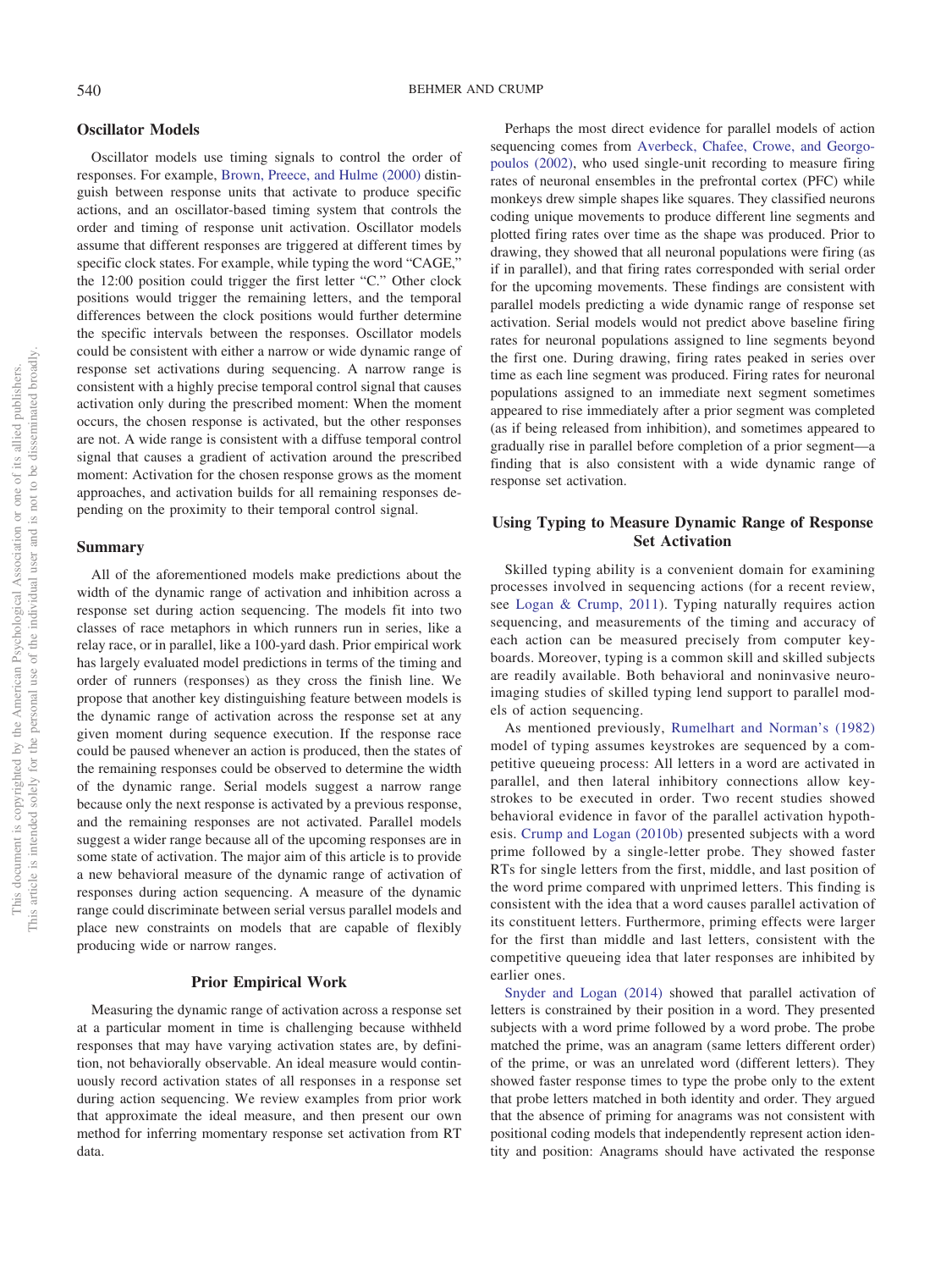identities, and that influence should have carried forward to influence response times during sequencing. They suggested their data was more consistent with associative chaining because priming was only observed for probes containing full or partial chains that could be triggered by the prime.

One recent electroencephalography study also showed evidence consistent with a wide dynamic range of response set activation during typing. [Logan, Miller, and Strayer \(2011\)](#page-17-16) had subjects type four letter words that required one or both hands. Bimanual words started with two or three letters from one hand, with remaining letters from the other hand. They measured lateralized readiness potential (LRP), an indication of preparatory motor activity for one side of the body, time locked to the first keypress. LRP amplitudes leading up to the first keystroke were larger for unimanual words compared with bimanual words, with smaller amplitudes for words containing more letters from the other hand after the first keystroke. The LRP results are consistent with parallel activation of keystrokes beyond the first one, and are suggestive of a wide dynamic range because LRP amplitude depended on the amount of future keystrokes from one hand in the word.

#### **Amazon Mechanical Turk**

All subjects in each experiment were native English speakers and were recruited via Amazon's Mechanical Turk (AMT), an online crowd-sourcing website. Subjects were compensated \$1.00 for participating and could only participate in the experiment once. If a subject failed to complete the experiment, they could not start over or resume at a later time. The experiments were programmed in JavaScript and HTML and run locally in subjects' web browsers.

AMT affords the opportunity to collect data from large, diverse samples of the population, both quickly and inexpensively; however, employing AMT precludes the ability to control for certain factors that would normally be controlled in the laboratory. For example, visual angle and distance from the screen are left up to the testing subject. Additionally, different web browsers and screen resolutions result in the possibility that the materials may not be rendered the same for all subjects. Subjects are likely using different computers and completing the task in their own time, with different typing styles (e.g., touch typing, hunt and peck). Finally, we are unable to control for environmental distractions. However, even with these limitations, AMT has been shown to be a reliable data collection tool. [Crump, McDonnell, and Gureckis](#page-17-17) [\(2013\)](#page-17-17) validated this online method as tool for conducting behavioral experiments requiring millisecond precision for measuring RTs (see also [Barnhoorn, Haasnoot, Bocanegra, & van Steenber](#page-16-9)[gen, 2014;](#page-16-9) [Reimers & Maylor, 2005;](#page-17-18) [Reimers & Stewart, 2015;](#page-17-19) [Schubert, Murteira, Collins, & Lopes, 2013;](#page-17-20) [Simcox & Fiez,](#page-17-21) [2014\)](#page-17-21). Additionally, [Behmer and Crump \(2015\)](#page-16-10) have validated the approach for measuring performance in continuous typing tasks.

#### **Present Aims**

We have identified the dynamic range of response activation for all responses in an action sequence as an issue that can discriminate between models of action sequencing. We are not aware of prior work, especially in human behavior, that has systematically measured the dynamic range of response set activation over the

entire course of action sequencing. We report a modified go-signal procedure that measures momentary response set activation, and examine evidence for wide or narrow dynamic ranges in skilled typing. Although our present efforts are limited to sequencing in typing, we expect that the general issue of determining dynamic range of response set activation is broadly applicable to other sequencing tasks.

## **Experiment 1: Typing Words**

Our procedure borrowed from prior work on stopping and online revision during typing. Typists can quickly stop typing when presented with a stop signal, even when they are in the middle of a word [\(Logan, 1982;](#page-17-22) [Salthouse & Saults, 1987\)](#page-17-23). And when to-be-typed words are changed midway through typing, some typists are able to revise their plan and resume typing quickly [\(Shaffer, 1988\)](#page-17-24).

Combining these two procedures, we had typists stop typing in the middle of a sequence and then immediately restart from different positions in the sequence. Typists were presented with a paragraph of text and copied letters by following a go-signal that turned cued letters red. The red letter was usually the next letter in the sequence. However, occasionally the go-signal cued letters that were plus or minus one to three letters away from the expected next letter. The measures of interest were RTs and error rates for resuming typing at each serial position cued by the go-signal.

In general, we assume that the activation states governing particular actions can be inferred from RTs and error rates. Strongly activated action plans lead to faster RTs than weakly activated, or inhibited, action plans. Similarly, strongly activated action plans can also lead to errors when activation levels for an incorrect action are greater than activation levels for a correct action. So, the pattern of RTs and error rates across go-signal positions can be used to infer momentary activation states of individual responses in a current response set.

Models of action sequencing that predict a narrow or wide dynamic range of response set activation make contrasting predictions for performance in our task. Idealized predictions that are broadly representative of predictions from each class of models are illustrated in [Figure 2.](#page-5-0) Importantly, both completed and future responses can show activation states that are either wide or narrow. For example, Panel D shows how future responses may be activated along a narrow range, with the immediate response being active and future responses being inactive or inhibited. Conversely, Panel C shows future responses being active along a wide range, with the current response being most active and future responses displaying increased activation across a gradient. These same predictions are applicable to completed actions as well (Panels A and B). Additionally, activation states between completed and future responses may not necessarily be symmetrical. For example, [Rumelhart and Norman \(1982\)](#page-17-12) suggest that previous responses in a sequence are actively inhibited, which would produce a pattern similar to Panel C. The fastest RT is for the current letter in the sequence, and all recently typed letters are assumed to be deactivated, so RTs would be similarly slow for all of those serial positions. Conversely, future responses are competitively queued across a wide dynamic range, similar to Panel B, so their RTs systematically increase as a function of serial position. These general predictions were tested in the following five experiments.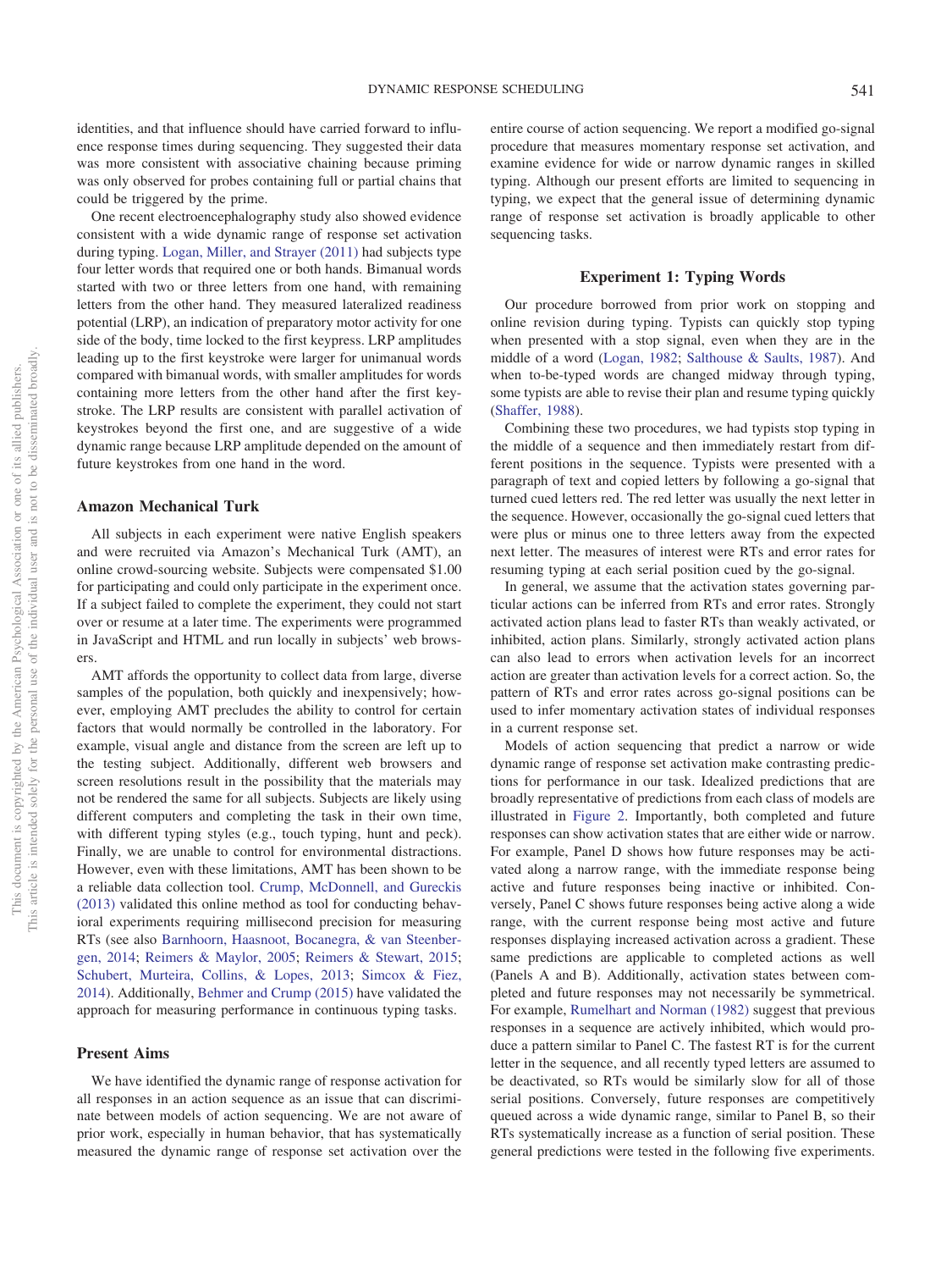

<span id="page-5-0"></span>*Figure 2.* General predictions for reaction times (RTs) for past and future responses from wide or narrow models of action sequencing when stopping typing and restarting in a different position. Narrow, or serial, models predict that a completed action triggers the next, so only the fastest response should be Position 0, which reflects the expected next letter in a sequence. All future responses are not yet activated, and all past responses are deactivated, so RTs are equivalent. Wide, or parallel, models predict some graded activation for all future responses in the set, as well as the possibility of gradual deactivation for completed responses. Importantly, some models predict that future and past responses in a sequence can differ across wide or narrow activation states. For example, [Rumelhart and](#page-17-12) [Norman \(1982\)](#page-17-12) predict that future actions are activated across a wide dynamic range, consistent with competitive queuing models (Panel B), whereas past responses are rapidly deactivated, consistent with a narrow range model for past responses (Panel C).

## **Method**

**Subjects.** Fifty subjects participated in Experiment 1. Seven subjects failed to complete the task. Four subjects were rejected from the final analysis for failing to meet minimum accuracy and speed requirements (minimum 80% accuracy and 1,250-ms average RTs). These subject exclusion criteria were applied consistently across all experiments. The remaining 39 subjects (mean age  $= 38$  years,  $SD = 11$ ; 26 female, 12 male, one undefined) reported having been typing for 21 years  $(SD = 10$  years), and started typing at 14 years old  $(SD = 6$  years). Thirty-seven were right-handed (one left-handed, one undefined), 24 reported that they had received some type of formal typing training during K-12 education (15 indicated "no"), and 34 reported being able to touch type (five indicated "no").

**Apparatus and stimuli.** The experiment was programmed using JavaScript and HTML. The program allowed subjects to complete the task only if they were running Safari, Google Chrome, or Firefox web browsers. Each experiment ran as a pop-up window that filled the entire screen. The paragraph was presented in the center of the screen in 20-point Helvetica font. Text was black presented against a gray background. The go-signal cue was colored red. Subjects typed one paragraph (approximately 115 words) chosen randomly from a set of 10 paragraphs about border collies, taken from [Logan and Zbrodoff \(1998\).](#page-17-25)

**Design.** Typists were presented with the paragraph and instructed to respond to each letter as soon as it turned red. The first letter in the paragraph was displayed in red. Each response (correct or incorrect) triggered the next go-signal, with a jittered delay (200  $ms + random$  value between 0 and 300). The delay was included to maintain vigilance and provide subjects with enough time to detect the signal.

In general, most of the go-signals cued the immediate next letter in the sequence, referred to as Position 0 throughout the manuscript. The first 10 letters in a paragraph always cued Position 0. After the first 10 letters, the go-signal cued the expected next letter 50% of the time, or another position between plus or minus one to three letters from Position 0 (with equal probability). For example, consider being cued to type "r" in the string, "The natural wo**r**king ability. . . ." After typing "r," there was a 50% chance the go-signal would cue the next letter "k," or a roughly 8% chance it would cue letters plus or minus one to three letters from "k" ( $-3 = w, -2 =$  $o, -1 = r, +1 = i, +2 = n, +3 = g$ . Go-signals always cued characters and never cued spaces. Whenever a go-signal cued a shifted letter (e.g., not Position 0), the following four go-signals always cued the expected next letter (Position 0).

**Procedure.** All subjects were AMT workers who found the experiment using the AMT system. The subject recruitment procedure and tasks were approved by the Brooklyn College Institutional Review Board. Each subject read a short description of the task and gave consent. Subjects then completed a short demographic survey and proceeded to the main task, in which they were shown instructions and a to-be-typed paragraph. Subjects were instructed to begin by typing the red letter, and then wait for the next red letter and type it as quickly and accurately as possible. They were also told that the red letter would usually be the next letter in the sequence, but sometimes it would be a different letter.

## **Results and Discussion**

We collected accuracy and RT data for all five experiments. For Experiment 1, correct RTs at each go-signal position for each subject were submitted to an outlier elimination procedure (nonrecursive; [Van Selst & Jolicoeur, 1994\)](#page-17-26) that removed an average of 3% of observations. Our objective was to investigate whether changes in activation states occurred across wide or narrow dynamic ranges. In order to accurately assess these differences, we needed to address two possible confounds. First of all, if subjects were shifted to a go-signal position where the letter they were shifted to was the same letter they were planning to type in the expected location, those trials were removed from the analysis. For example, when subjects were typing the word "BELIEVED," if after typing "V," subjects were shifted to the "E" at Go-Signal Position  $-2$  (the "E" that appears before "V"), that trial would be removed because we could not discriminate whether the RTs for that response represented the activation state of Go-Signal Position 0, or Go-Signal Position -2. Furthermore, we removed trials in which the letter that was to be typed also appeared within a plus or minus three-letter window surrounding the response. For example, returning to the word "BELIEVED," when typing the middle "E," it is difficult to parse out the influence the completed and future "E" may have on the current "E" being typed. This removed an average of 26% of observations from each condition. [Table 1](#page-6-0) shows the number of trials at each go-signal position analyzed for all five experiments. Mean RTs for each participant at each gosignal position were then submitted to separate repeated measures ANOVAs, with go-signal position as the sole factor.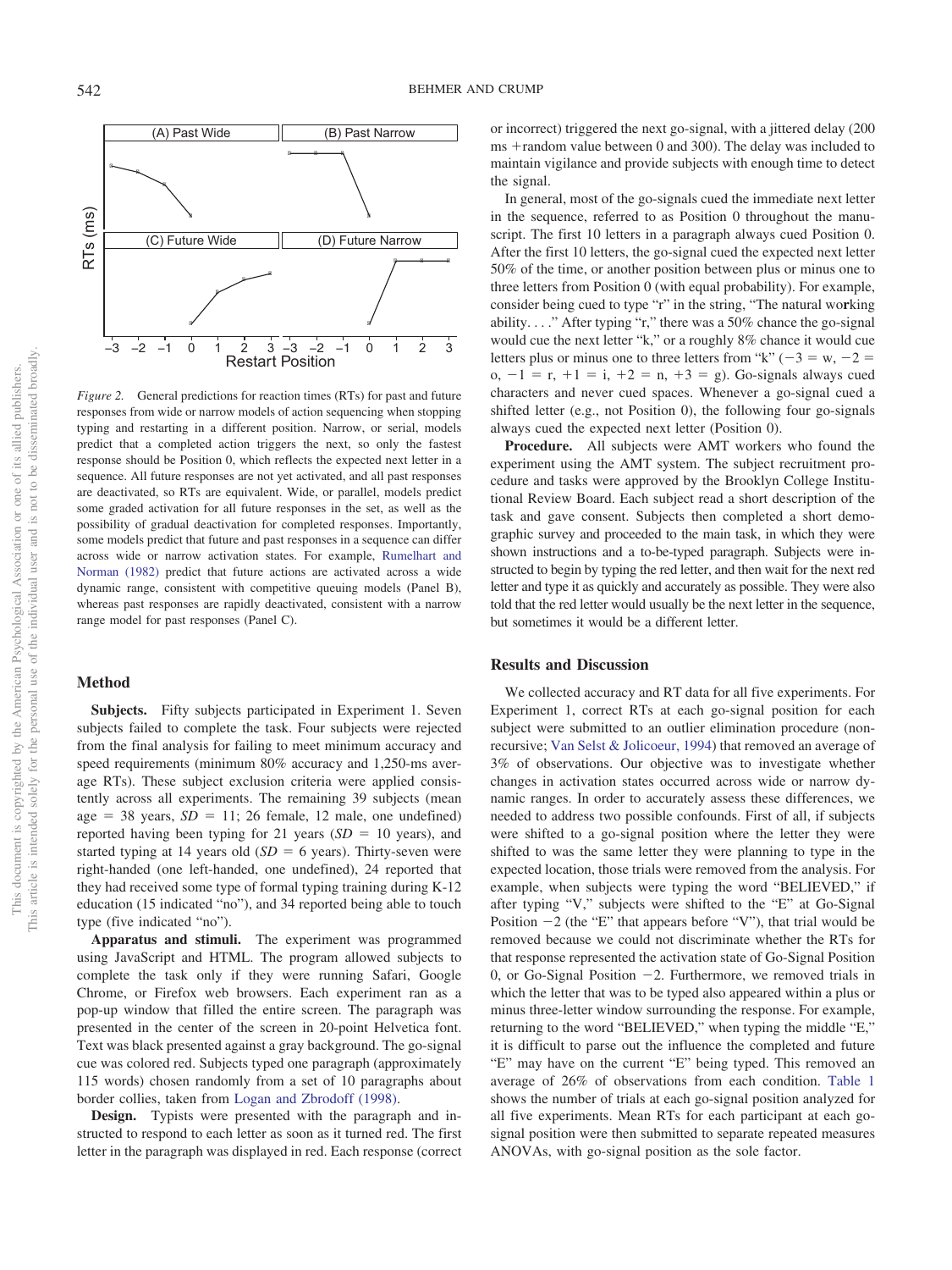<span id="page-6-0"></span>Table 1 *Number of Trials at Each Go-Signal Position in Each Experiment*

| Experiment         | $-3$ | $-2$ | $-1$ | $\Omega$ |     |     | 3   |
|--------------------|------|------|------|----------|-----|-----|-----|
| Experiment 1       | 352  | 344  | 314  | 11.808   | 304 | 327 | 349 |
| Experiment 2       | 394  | 401  | 373  | 15.662   | 375 | 198 | 420 |
| Experiment 3       | 487  | 494  | 497  | 15.492   | 491 | 498 | 496 |
| Experiment 4       | 276  | 278  | 359  | 10,618   | 270 | 269 | 285 |
| Experiment $5$ (p) | 380  | 348  | 354  | 35.671   | 242 | 326 | 382 |
| Experiment $5(u)$  | 514  | 474  | 472  | 417      | 467 | 474 | 475 |

*Note*. For Experiment 5, "p" is the number of observations at each go signal for responses that were a part of the original sequence, and "u" is for unplanned responses.

Mean RTs as a function of go-signal position are displayed in [Figure 3A.](#page-6-1) The main effect of go-signal position was significant for RTs,  $F(6, 222) = 70.4$ , Mean Squared Error (*MSE*) = 9,799,  $p < .001$ ,  $\eta_p^2 = 0.66$ . The pattern of RTs across go-signal positions appeared roughly symmetrical for completed  $(-1$  to  $-3)$  versus future  $(+1 \text{ to } +3)$  actions. Each of these are analyzed in turn with planned comparisons.

We predicted that the dynamic range of response set activation could be measured by the pattern of RTs across past and future go-signal positions. A narrow dynamic range assumes that only the immediate next action (Go-Signal Position 0) is activated. A wider dynamic range assumes graded activation across future actions; however, all models similarly predict that responses rapidly deactivate after completion. Thus, RTs should be equally slow across all completed go-signal positions.

**RTs.** Subjects were faster at Go-Signal Position  $0 (M = 535.8,$ Standard Error (*SE*) = 16.2) compared with Go-Signal Position  $+1$  (*M* = 815.1, *SE* = 26.2),  $t(37) = -17.57$ ,  $p < .001$ , and Go-Signal Position  $-1$  ( $M = 819.1$ ,  $SE = 26.9$ ),  $t(37) = 11.68$ ,  $p < .001$ . Additionally, they were faster at Go-Signal Position  $+1$ compared with Go-Signal Position  $+2$  ( $M = 890.6$ ,  $SE = 29.1$ ),  $t(37) = -3.39, p < .001$ . However, there was no difference between RTs at Go-Signal Position  $+2$  compared with Go-Signal Position  $+3$  ( $M = 920.5$ ,  $SE = 27.9$ ),  $t(37) = -1.15$ ,  $p = .26$ . Subjects were faster at Go-Signal Position  $-1$  compared with Go-Signal Position  $-2$  ( $M = 877.6$ ,  $SE = 23.4$ ,  $t(37) = 2.54$ ,  $p =$ .02. Finally, subjects were faster at Go-Signal Position -2 compared with Go-Signal Position  $-3$  ( $M = 920.5$ ,  $SE = 27.9$ ),  $t(37) = 2.72, p = .01.$ 

RTs for completed and future responses show evidence in favor of a wide dynamic range. As predicted by both classes of models, RTs were fastest at Go-Signal Position 0, which was always the expected next letter that should have been most activated. Additionally, RTs for Go-Signal Position  $+1$  were faster than Position  $+2$ ; however, RTs for Position  $+2$  were not faster than Position  $+3$ . This pattern is consistent with graded activation of responses across a wide dynamic range.

Conversely, the observed pattern of RTs for completed actions did not conform well to idealized model predictions. Specifically, if all completed actions were immediately deactivated, then we would have expected RTs to be equally slow for Positions  $-1$ through -3. Instead, we observed graded RTs across those positions. One possibility is that deactivation of a completed response unfolds gradually over time. Regardless, the pattern for completed actions is consistent with graded activation of responses across a wide dynamic range. This is consistent with findings from [Aver](#page-16-8)[beck et al., \(2002\)](#page-16-8) in which firing rates of neurons in the monkey PFC did not immediately cease after monkeys completed drawing a line, but instead gradually went back to baseline over a span of 200 to 500 ms.

One possible interpretation of these findings is that differences in RTs are a function of visual search. During a conjunctive search, RTs show a linear increase as the number of distractors increases. Because the target and distractors share common features, these searches tend to be difficult with a high number of distractors. Conversely, during feature searches, the target and distractors differ by a single property. Even when the number of distractors is large, RTs tend to be fast because the target is easy to detect [\(A. M.](#page-17-27) [Treisman & Gelade, 1980\)](#page-17-27). If our results were driven by visual search, then the change in go-signal should have produced a pop-out effect, and RTs would have been similarly fast at every go-signal position. Instead we observed a nonlinear, exponential pattern that reflects differences in activation states based on gosignal position. Furthermore, to test for nonlinearity, we compared the fits of linear and exponential functions to the RTs of future go-signal position. For Experiment 1, exponential functions gave better fits  $(r^2 = .91, p < .03, \text{ AIC} = 46.13)$  than linear functions  $(r^2 = .72, p < .10,$  Akaike's Information Criterion (AIC) = 50.72).

**Errors.** The models do not make specific predictions about errors; however, it is reasonable to assume that they would predict that error rates should be highest for the most potent response, which would be the planned letter. Mean error rates as a function of go-signal position are displayed in [Figure 3B.](#page-6-1) The main effect of go-signal position was significant for errors,  $F(6, 222) = 12.3$ ,  $MSE = 0.010$ ,  $p < .001$ ,  $\eta_p^2 = 0.25$ . The pattern of errors across go-signal positions appeared roughly symmetrical for completed  $(-1$  to  $-3)$  versus future actions  $(+1$  to  $+3)$ .

Overall, errors were low, demonstrating that subjects could perform the task. During Experiment 1, errors were lowest for Go-Signal Position 0, highest for the next closest positions  $(-1,$ and 1), and then gradually lower for more distal go-signal positions. Overall, one might expect that subjects would sometimes commit perseveration errors by failing to detect the change in go-signal position and type the letter expected at Position 0 instead of the shifted letter. [Figure 4A](#page-7-0) shows the proportions collapsed



<span id="page-6-1"></span>*Figure 3.* Mean reaction times (RTs; in ms) and error rates, with standard errors as a function of go-signal position for Experiment 1. Go-signal Position 0 refers to the expected next letter in the sequence.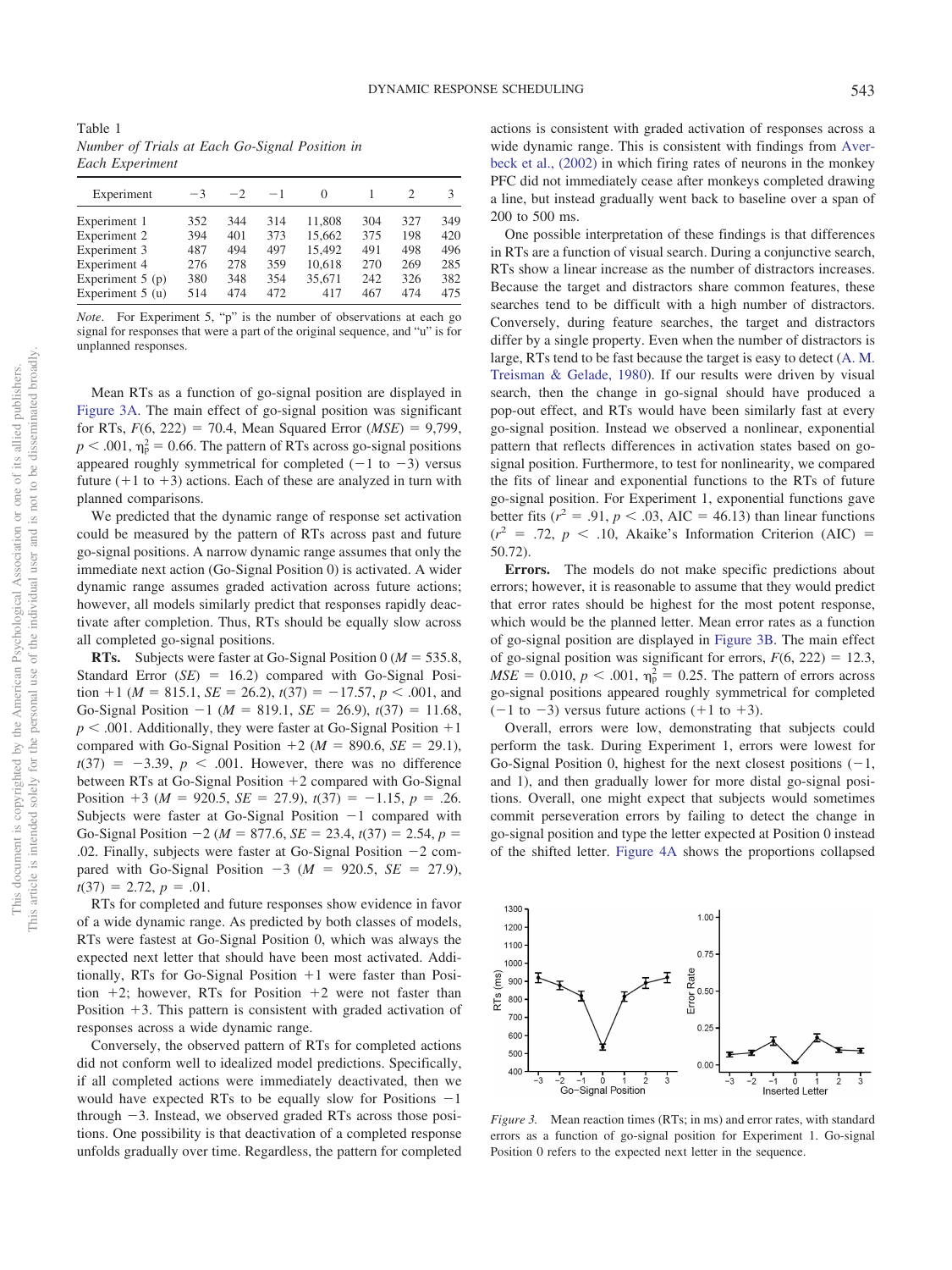

<span id="page-7-0"></span>*Figure 4.* Mean proportion of perseveration errors and mean error rates, with perseveration errors removed with standard errors as a function of go-signal position for Experiment 1. A perseveration error occurs when the letter in the expected go-signal position (0) is typed in place of the cued letter.

across all subjects, including those who did not make at least one error in each position. An ANOVA analysis of perseveration errors was not possible because only 20% of subjects made at least one error in each position; however, according to independent samples *t* tests, Position  $+1$  ( $M = 0.92$ ,  $SE = 0.04$ ) and  $-1$  ( $M = 0.94$ ,  $SE = 0.04$ ) had higher rates of perseveration errors than Positions  $+2$  (*M* = 0.76, *SE* = 0.07) and  $-2$  (*M* = 0.68, *SE* = 0.10),  $t(98) = 3.32, p < .001$ , which had higher rates than Position  $+3$  $(M = 0.51, SE = 0.10)$  and  $-3 (M = 0.46, SE = 0.11)$ ,  $t(83) =$ 2.38,  $p = .009$ . [Figure 4B](#page-7-0) shows the mean error rates for go-signal position after removing perseveration errors,  $F(6, 222) = 3.69$ ,  $MSE = 0.002$ ,  $p < .008$ ,  $\eta_p^2 = 0.09$ . Error rates appear linear, with proportional range of errors falling within 0.01 to 0.04. The fact that perseveration errors varied by position is interesting. It may be the case that subjects occasionally missed the go-signal position shift, and the closer the shift was to Go-Signal Position 0, the more likely subjects would commit a perseveration error. Responses to more distal positions may have afforded subjects more time to notice the change, thereby leading to a decrease in perseveration errors and a corresponding increase in RTs.

The wide, graded state of activation we observed in Experiment 1 may have been driven by parallel planning when typing normal English text. Taking away subjects' ability to plan should interfere with their ability to maintain responses in a queue. In Experiment 2, we took away subjects' ability to plan in parallel by having them type random letter strings.

## **Experiment 2: Typing Random Letter Strings**

In Experiment 1, we demonstrated evidence for a wide dynamic response range for both completed and future responses when subjects typed normal word strings. It is well known that random strings of letters are typed much more slowly than familiar words, and tend to be processed serially, as opposed to normal English text, which is processed in parallel [\(Gentner, Larochelle, & Gru](#page-17-28)[din, 1988;](#page-17-28) [Shaffer & Hardwick, 1968\)](#page-17-29). One explanation for this is that nonwords lack higher order representations capable of activating all letters in parallel; thus, the sequencing process operates like a slow, linear read-out process. For example, [Crump and](#page-17-14) [Logan \(2010b\)](#page-17-14) showed that words prime the first, middle, and last letters within a word, suggesting that word-level representations cause parallel activation of letter units [\(Rumelhart & Norman,](#page-17-12) [1982\)](#page-17-12). They also showed that random letter strings only prime the first letter in the string, suggesting that letter strings without word status do not cause parallel activation of their constituent letters. With this in mind, we would expect the dynamic range of response set activation to be wide for sequences that can be planned in parallel (i.e., a word), and narrow for sequences that are planned without parallel activation (i.e., random letter strings). To further validate our measure we tested this prediction in Experiment 2 by having subjects type a paragraph of random letter strings.

## **Method**

**Subjects.** Fifty subjects participated in Experiment 2. One subject failed to complete the task. Six subjects were excluded from analysis for not meeting mean accuracy or RT criterion. The remaining 43 subjects (mean age  $=$  36 years, *SD*  $=$  12; 32 female, 10 male, one undefined) reported having been typing for 21 years  $(SD = 8 \text{ years})$ , and started typing at 13 years old  $(SD = 5 \text{ years})$ . Thirty-five were right-handed (four left-handed, two undefined, two both), 23 reported that they had received some type of formal typing training during K-12 education (20 indicated "no"), and 34 reported being able to touch type (nine indicated "no").

**Apparatus and stimuli.** The apparatus was the same as Experiment 1. The only difference was that subjects were presented with a paragraph of 120 randomly generated letter strings. Each letter string was five letters in length. Every letter in the alphabet had an equal probability of being selected for each position. Ten paragraphs of random letter strings were generated and one was randomly assigned to each subject.

**Design and procedure.** The design and procedure were identical to Experiment 1.

#### **Results and Discussion**

As with Experiment 1, RTs at each go-signal position for each subject were submitted to an outlier elimination procedure (nonrecursive; [Van Selst & Jolicoeur, 1994\)](#page-17-26) that removed an average of 3% of observations. Additionally, an average of 24% of observations were removed from the analysis for trials meeting the confound criteria established in Experiment 1. Mean RTs for each participant at each go-signal position were then submitted to separate repeated measures ANOVAs, with go-signal position as the sole factor.

Mean RTs as a function of go-signal position are displayed in [Figure 5A.](#page-8-0) The main effect of go-signal position was significant for RTs,  $F(6, 252) = 90.9$ ,  $MSE = 8,546$ ,  $p < .001$ ,  $\eta_p^2 = 0.68$ . The general pattern of RTs across go-signal positions resembled those from Experiment 1.

We predicted that typing random letter strings would result in a narrow range of activation for completed and future responses. Because letters would not be planned in parallel, RTs for completed and future responses should be equally slow.

**RTs.** Subjects were faster at Go-Signal Position  $0 (M = 625.9,$ Standard Error (*SE*) = 23.9) compared with Go-Signal Position  $+1$  (*M* = 894.0, *SE* = 27.0),  $t(42) = -16.62$ ,  $p < .001$ , and Go-Signal Position  $-1$  ( $M = 829.5$ ,  $SE = 25.9$ ),  $t(42) = 11.45$ ,  $p < .001$ . There was no difference in RTs at Go-Signal Position  $+1$  compared with Go-Signal Position  $+2$  (*M* = 926.0, *SE* =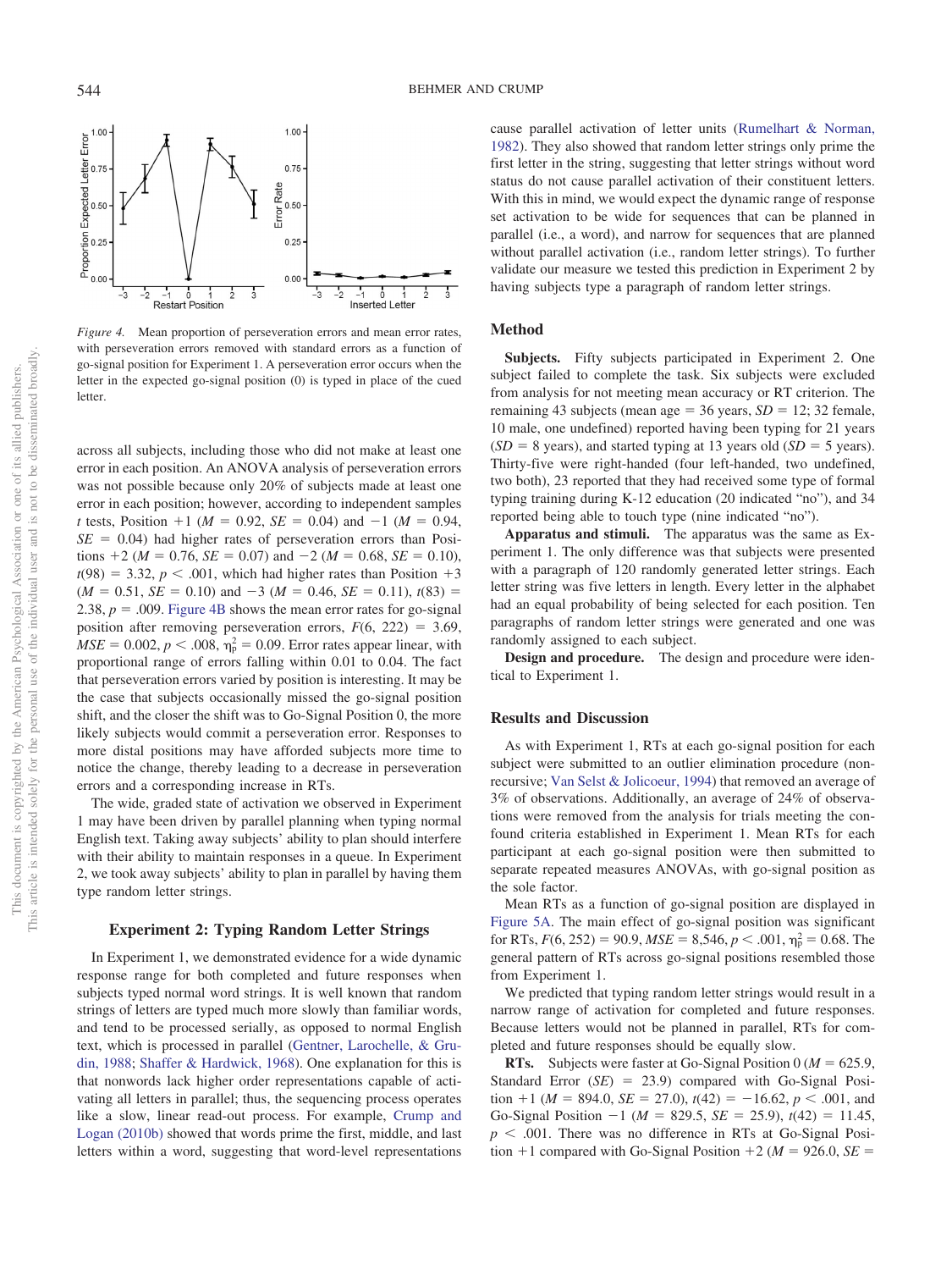

<span id="page-8-0"></span>*Figure 5.* Mean reaction times (RTs; in ms) and error rates, with standard errors as a function of go-signal position for Experiment 2.

29.6),  $t(42) = -1.62$ ,  $p = .11$ . However, subjects were faster at Go-Signal Position  $+2$  compared with Go-Signal Position  $+3$  $(M = 990.4, SE = 31.5), t(42) = -3.60, p < .001$ . Subjects were faster at Go-Signal Position -1 compared with Go-Signal Posi- $\text{tion } -2 \ (M = 989.4, \, SE = 25.7), \, t(42) = 8.19, \, p < .001. \text{ Finally},$ there was no difference in RTs at Go-Signal Position -2 compared with Go-Signal Position  $-3$  ( $M = 1007.8$ ,  $SE = 29.8$ ),  $t(42) = 0.98, p = .34.$ 

As with Experiment 1, we did not observe a pop-out effect consistent with single-feature visual search. Additionally, tests for nonlinearity demonstrated that exponential functions gave better fits for the data from Experiment 2 ( $r^2$  = .90,  $p$  < .03, AIC = 45.97) than linear functions ( $r^2 = .73$ ,  $p < .00$ , AIC = 49.99).

The data from Experiment 2 were not symmetrical like Experiment 1. We performed two post hoc linear contrasts to assess differences in RTs between completed and future go-signal responses. RTs at Go-Signal Position -1 were significantly faster than RTs at Go-Signal Positions  $+1$ ,  $+2$ , and  $+3$ ,  $t(294)$  =  $-3.35$ ,  $p < .001$ . Additionally, RTs at Go-Signal Positions  $+1$ ,  $+2$ , and  $+3$  were faster than RTs at Go-Signal Positions  $-2$ and  $-3$ ,  $t(294) = 2.44$ ,  $p = .02$ .

We expected that random-letter strings would not be planned in parallel and would not show evidence of graded activation across completed and future actions. Instead, we observed that the more distal completed responses (Go-Signal Positions  $-2$  and  $-3$ ) appear to be rapidly deactivated, whereas future responses appear to show a wide, graded range of activation states. As expected, subjects were always fastest for the most active response at Go-Signal Position 0. Additionally, RTs at Go-Signal Position -1 were faster compared to all remaining go-signal positions, suggesting that subjects experienced a priming benefit in relation to letters at other go-signal positions when shifted back to the letter they just typed.

It is not immediately clear whether the RTs for future responses are at odds with prior work. [Crump and Logan \(2010b\)](#page-17-14) primed subjects with a random word followed by a single-letter probe that was either the first, third, or fifth letter of the prime word. They observed a priming effect only when the probe was the first letter of the word, and not the third or fifth letter, suggesting that random letter strings are not planned in parallel; however, it may be the case that in Experiment 2, the go-signal position range was narrow enough to enable parallel planning of future responses. This is consistent with previous observations that show that interkeystroke intervals for random letter strings increase in speed as the preview window increases in size, for up to eight letters [\(Shaffer, 1973\)](#page-17-30).

**Errors.** Mean error rates as a function of go-signal position are displayed in [Figure 5B.](#page-8-0) The main effect of go-signal position was significant for errors,  $F(6, 252) = 13.6$ ,  $MSE = 0.008$ ,  $p <$ .001,  $\eta_{\rm p}^2 = 0.24$ . The pattern of errors across go-signal positions appeared roughly symmetrical for completed  $(-1$  to  $-3)$  versus future  $(+1 \text{ to } +3)$  actions.

[Figure 6A](#page-8-1) shows the proportions of perseveration errors collapsed across all subjects, including those who did not make at least one error in each position. As with Experiment 1, an ANOVA analysis of perseveration errors was not possible because only a few subjects committed perseveration errors at every go-signal; however, according to independent samples  $t$  tests, Positions  $+1$  $(M = 0.91, SE = 0.05)$  and  $-1 (M = 0.84, SE = 0.06)$  had higher rates of perseveration errors than Positions  $+2$  ( $M = 0.87$ ,  $SE =$ 0.07) and  $-2$  ( $M = 0.61$ ,  $SE = 0.09$ ),  $t(108) = 2.20$ ,  $p = .03$ , which had higher rates than Positions  $+3$  ( $M = 0.56$ ,  $SE = 0.11$ ) and  $-3$  ( $M = 0.45$ ,  $SE = 0.12$ ),  $t(79) = 2.27$ ,  $p = .03$ . [Figure 6B](#page-8-1) shows the mean error rates for go-signal position after removing perseveration errors. The difference in error rates was not significant,  $F(6, 252) = 1.77$ ,  $MSE = 0.002$ ,  $p = .16$ ,  $\eta_p^2 = 0.04$ . As observed in Experiment 1, after removing perseveration errors, error rates appear linear, falling within the range of 0.01 to 0.04.

In Experiment 2, perseveration errors were high at Go-Signal Positions  $\pm 1$  and  $+2$ . In Experiment 1, we suggested that the high rate of perseveration errors at Go-Signal Positions  $\pm 1$  may have occurred because subjects occasionally missed the shift because of the proximity of the shifted letter to the target letter. When considering the perseveration error data from Experiment 2, it may be the case that the potent activation level of the expected letter was directly interfering with the activation states of lesser, but still highly active, elements in the sequence. During Experiment 2, other than responses at Go-Signal Position 0, the next most active responses were the response that subjects just completed  $(-1)$  and the next two subsequent response after Go-Signal Position  $0 (+1)$ and  $+2$ ). It is possible that RTs at shifted go-signal positions reflect the activation state of a letter within a sequence, whereas perseveration errors reflect the potency of position. The increased activation state for the responses at Go-Signal Positions  $\pm 1$ and  $+2$  are reflected in the faster RTs at those positions compared



<span id="page-8-1"></span>*Figure 6.* Mean proportion of perseveration errors and mean error rates with perseveration errors removed, with standard errors as a function of go-signal position for Experiment 2. A perseveration error occurs when the letter in the expected go-signal position (0) is typed in place of the cued **letter**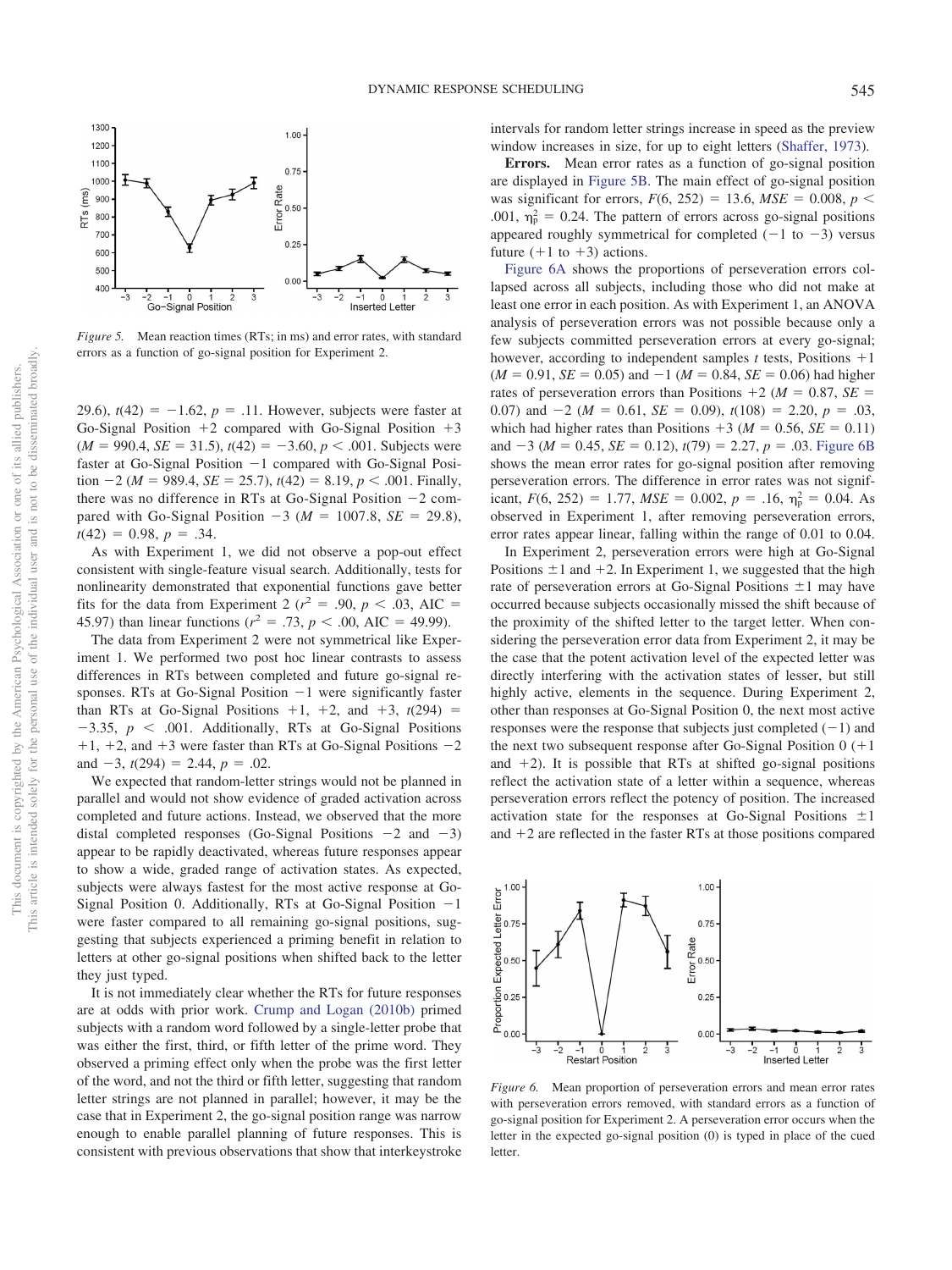with more distal responses. Conversely, the high rates of perseveration errors at those same positions reflect the competitive influence of the expected response on those positions. This may seem counterintuitive, in that one might expect RTs at these positions to be comparatively slow. In a competitive queuing model, early responses in the sequence exert a disproportionate inhibitory influence on later responses. Furthermore, early elements are less inhibited and, as a consequence, are more active relative to distal responses. RTs at go-signal positions where letters may be less inhibited may be indexing the activation states of those letters during a correct response, whereas perseveration errors at these same positions may reflect the difficulty in inhibiting the most active, planned response and executing a lesser, but still highly active, keypress. This might also explain why RTs at the most distal positions are slower and also yield lower rates of perseveration errors. Given that more distal responses are more inhibited, subjects were slower to respond because the response needed to be executed from the ground up. Relatedly, perseveration errors were significantly lower because, in a sense, shifting to a more distal position may be forcing subjects to create a new plan, and as a result, the influence of the letter they were expecting to type becomes less of an interference. Conversely, subjects are faster for more active elements, but when they fail, the least inhibited element, in this case, the expected letter, tends to win the competition for selection.

Although tests of linearity in Experiments 1 and 2 suggest that our results were not driven by visual search, Experiments 3 and 4 were designed to independently assess the role of visual and spatial confounds. In Experiment 3, we removed subjects' ability to preview by presenting them one letter of the normal paragraph at a time, while still occasionally shifting the go-signal position. If the graded RTs for future and completed responses in Experiments 1 and 2 were simply a result of the time it took subjects to locate and respond to the shifted go-signal position, then we would expect to see a similar pattern of RTs for shifted positions in Experiment 3. In Experiment 4, we kept spatial location constant by inserting a letter from a future or completed go-signal position instead of shifting subjects to a different location. If RTs for future and completed responses were driven by spatial positioning, then we would expect to see relatively flat RTs across future and completed go-signal positions.

## **Experiment 3: Typing Without Preview**

A task that measures the dynamic range of response set activation should be sensitive to manipulations that vary whether or not actions can be planned in parallel, and thus receive a wide range of response set activation. To further validate our task, Experiment 2 used random letter strings, which are assumed to be difficult to plan in parallel. However, the results were mixed, showing graded activation of response set activation across future go-signal positions, yet deactivation for more distal completed responses. Experiments 3 and 4 were conducted to provide another line of validation. Wide dynamic ranges should not be possible whenever responses cannot be planned in parallel. In Experiment 3, we eliminated parallel planning by restricting preview of upcoming letters in the paragraph. All of the letters in the paragraph were hidden from view by setting their font color to the same value as the background. Cued letters appeared one at a time in red.

Without the ability to plan, we expected to find no evidence of any activation for completed or future actions. However, if results from Experiments 1 and 2 were driven by visual search, then RTs may show a similar pattern, reflecting the time it takes to find a letter when it shifts location. In Experiment 4, we kept the spatial location constant by inserting letters from different positions into the expected location (Go-Signal Position 0). If the "V" pattern from Experiments 1 and 2 were driven by spatial confounds, then we would expect to see flat RTs at completed and future go-signal positions.

#### **Method**

**Subjects.** Fifty subjects participated in Experiment 3. Eight subjects failed to complete the task. Three subjects were excluded from analysis for not meeting mean accuracy or RT criterion. The remaining 39 subjects (mean age  $=$  37 years, *SD*  $=$  12; 27 female, 11 male, one undefined) reported having been typing for 19 years  $(SD = 10 \text{ years})$ , and started typing at 15 years old  $(SD = 7 \text{ years})$ . Thirty-two were right-handed (four left-handed, three undefined), 22 reported that they had received some type of formal typing training during K-12 education (16 indicated "no," one undefined), and 29 reported being able to touch type (nine indicated "no," one undefined).

**Apparatus and stimuli.** The apparatus and stimuli were the same as Experiment 1, except that the entire paragraph was never displayed to the subject. Instead, the font color of the letters in the paragraph was set the background gray, rendering each letter invisible, but maintaining the position of each letter within the paragraph. The go-signal cued each letter by turning it from gray to red. Thus, subjects only viewed a single letter at any given time.

**Design and procedure.** The design and procedure was identical to Experiment 1.

#### **Results and Discussion**

As with the previous experiments, RTs in each condition for each subject were submitted to an outlier elimination procedure (nonrecursive; [Van Selst & Jolicoeur, 1994\)](#page-17-26) that removed an average of 3% of observations from each condition. Mean RTs for each participant at each go-signal position were then submitted to separate repeated measures ANOVAs, with go-signal position as the sole factor.

Mean RTs as a function of go-signal position are displayed in [Figure 7A.](#page-10-0) The main effect of go-signal position was significant for RTs,  $F(6, 228) = 27.9$ ,  $MSE = 3,815$ ,  $p < .001$ ,  $\eta_{\rm p}^2 = 0.42$ .

**RTs.** Participants were faster at Go-Signal Position  $-1$  ( $M =$ 624.7,  $SE = 17.5$ ) compared with Go-Signal Position  $-2$  ( $M =$ 737.0, *SE* = 24.4),  $t(38) = 6.53$ ,  $p < .001$ , and Go-Signal Position 0 ( $M = 748.1$ ,  $SE = 22.4$ ),  $t(38) = -8.22$ ,  $p < .001$ . There was no difference between Go-Signal Position 0 and Go-Signal Position  $+1$  (*M* = 763.7, *SE* = 26.8),  $t(38) = -1.52$ ,  $p = .14$ , Go-Signal Positions  $+1$  and  $+2$  ( $M = 766.4$ ,  $SE = 24.1$ ),  $t(38) = -0.32, p = .75$ , or Go-Signal Positions +2 and +3 ( $M =$ 778.7, *SE* = 25.2),  $t(38) = -1.16$ ,  $p = .26$ . Finally, there was no difference between Go-Signal Positions  $-2$  and  $-3$  ( $M = 755.7$ ,  $SE = 25.6$ ,  $t(38) = 1.51$ ,  $p = .14$ .

A post hoc linear contrast confirmed that RTs at Go-Signal Position  $-1$  were faster than the remaining go-signal positions,  $t(266) = -5.18, p < .001.$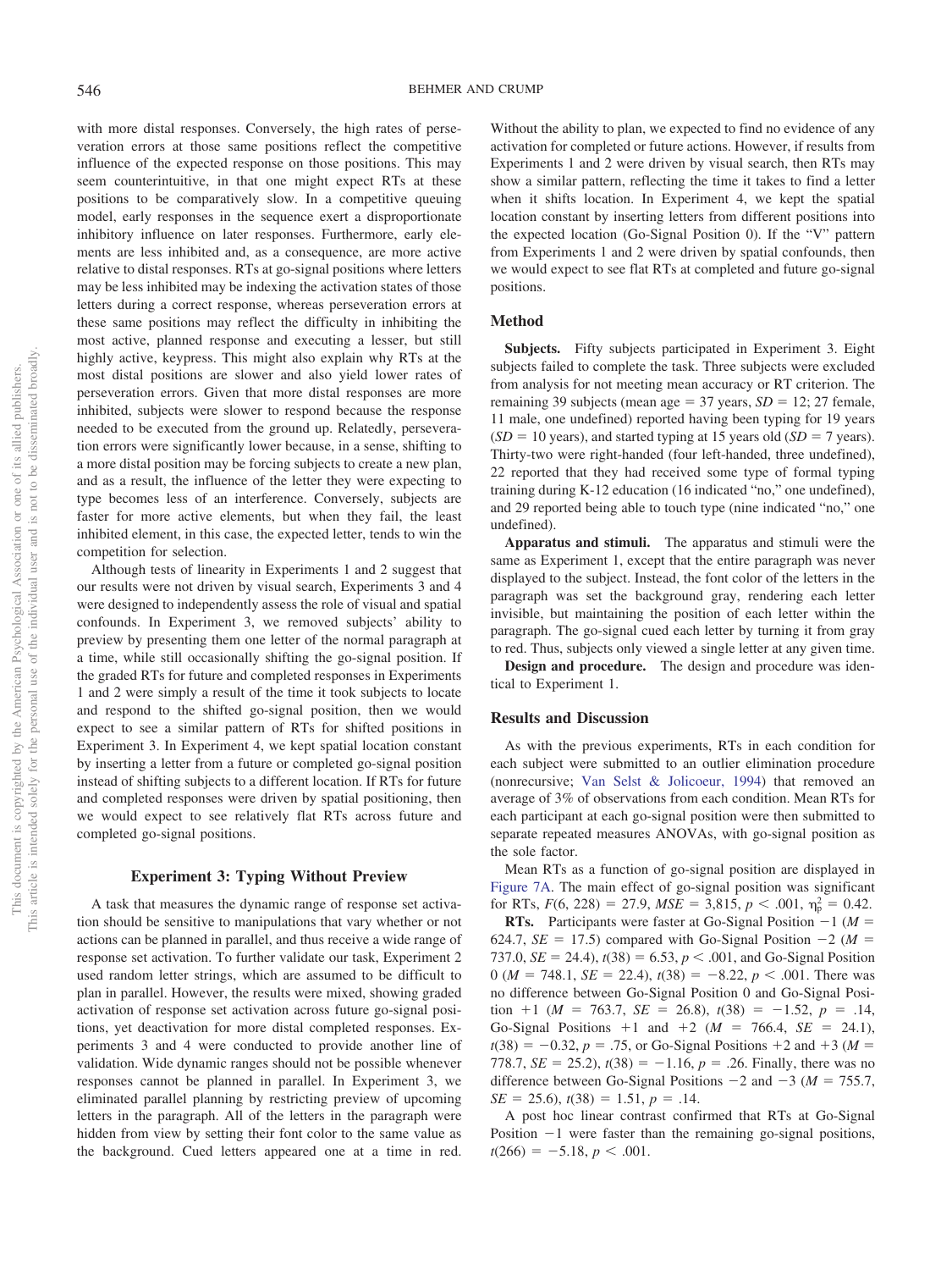

<span id="page-10-0"></span>*Figure 7.* Mean reaction times (RTs; in ms) and error rates, with standard errors as a function of go-signal position for Experiment 3. Critically, Go-Signal Position -1 refers to a repetition of the most recently completed action.

**Errors.** Mean error rates as a function of go-signal position are displayed in [Figure 7B.](#page-10-0) Because no responses were planned in parallel, there were no perseveration errors to analyze. As expected, there was no main effect of go-signal position for error rates,  $F(6, 228) = 0.81$ ,  $MSE = 0.0015$ ,  $p = .56$ ,  $\eta_p^2 = 0.02$ , which were all uniformly low.

Without the ability to plan for upcoming letters in parallel, the data clearly show a simple influence of repetition priming. RTs are fastest for Go-Signal Position  $-1$ , which was always a repetition of the last response, compared with any other position, which were all similarly slow. Error rates were equally low across go-signal positions.

The remaining RTs for all other go-signal positions maintained a flat distribution, as opposed to the graded activation pattern observed in Experiments 1 and 2, even though changes in spatial position were consistent with the previous two experiments. This finding supports the conclusions that graded activation patterns for future and completed actions in Experiment 1 and future actions in Experiment 2 were driven by activation states and not visual search time.

## **Experiment 4: Inserting Instead of Shifting the Go-Signal**

Experiments 3 and 4 were designed to experimentally measure the influence of visual search and spatial confounds that may have been present during Experiments 1 and 2. During Experiment 3, while still shifting the go-signal position in space while limiting the preview window, we observed evidence of repetition priming and not visual search. However, in Experiments 1, 2, and 3, go-signals always cued letters in different spatial positions, so it is possible that some of our results are driven by spatial confounds. For example, RTs could be slower as a function of spatial position simply because the go-signal cue is more difficult to identify at more distal positions. Experiment 3 partly addressed this issue because cued letters were presented in the same spatial positions as Experiments 1 and 2, yet graded RTs were not observed. Experiment 4 addressed the spatial confound directly. Experiment 4 was the same as Experiment 1 except that the go-signal was always presented in Position 0, which was always the expected next letter in the sequence. To test the activation states of planned or completed responses, we inserted letters from the other positions in place of letter previously in Position 0.

## **Method**

Subjects. Fifty subjects participated in Experiment 4. Seven subjects failed to complete the task. Five subjects were excluded from analysis for not meeting mean accuracy or RT criterion. The remaining 38 subjects (mean age  $=$  36 years,  $SD = 10$ ; 22 female, 14 male, two undefined) reported having been typing for 21 years  $(SD = 9$  years), and started typing at 13 years old  $(SD = 4$  years). Thirty-three were right-handed (four left-handed, one both), 16 reported that they had received some type of formal typing training during K-12education (21 indicated "no," one undefined), and 28 reported being able to touch type (10 indicated "no").

**Apparatus and stimuli.** Experiment 4 was the same Experiment 1, except the go-signal always cued Position 0. That is, the red letter always moved forward one spatial position in the sequence. However, when the go-signal was assigned to cue another position  $(-3, -2, -1, 1, 2, \text{ or } 3)$ , the letter from that position was inserted in place of the letter currently residing in Position 0.

**Design and procedure.** The design and procedure were the same as Experiment 1.

#### **Results and Discussion**

As with the previous experiments, RTs in each condition for each subject were submitted to an outlier elimination procedure (nonrecursive; [Van Selst & Jolicoeur, 1994\)](#page-17-26) that removed an average of 3% of observations from each condition. Additionally, an average of 32% of observations were removed from the analysis for trials meeting the confound criteria established in Experiment 1. Mean RTs for each participant at each go-signal position were then submitted to separate repeated measures ANOVAs, with go-signal position as the sole factor.

Mean RTs as a function of go-signal position are displayed in [Figure 8A.](#page-10-1) The main effect of go-signal position was significant for RTs,  $F(6, 198) = 78.4$ ,  $MSE = 9,764$ ,  $p < .001$ ,  $\eta_p^2 = 0.70$ .

**RTs.** Subjects were faster at Go-Signal Position 0 ( $M = 512.4$ ,  $SE = 18.6$ ) compared with Go-Signal Position  $+1$  (*M* = 916.8,  $SE = 34.0$ ,  $t(33) = 17.64$ ,  $p < .001$ , and Go-Signal Position  $-1$  $(M = 856.5, SE = 30.2), t(33) = -15.47, p < .001$ . There was no



<span id="page-10-1"></span>*Figure 8.* Mean reaction times (RTs; in ms) and error rates, with standard errors as a function of go-signal position for Experiment 4. The inserted letters from Positions  $-3$  to  $+3$  were always inserted into Go-Signal Position 0.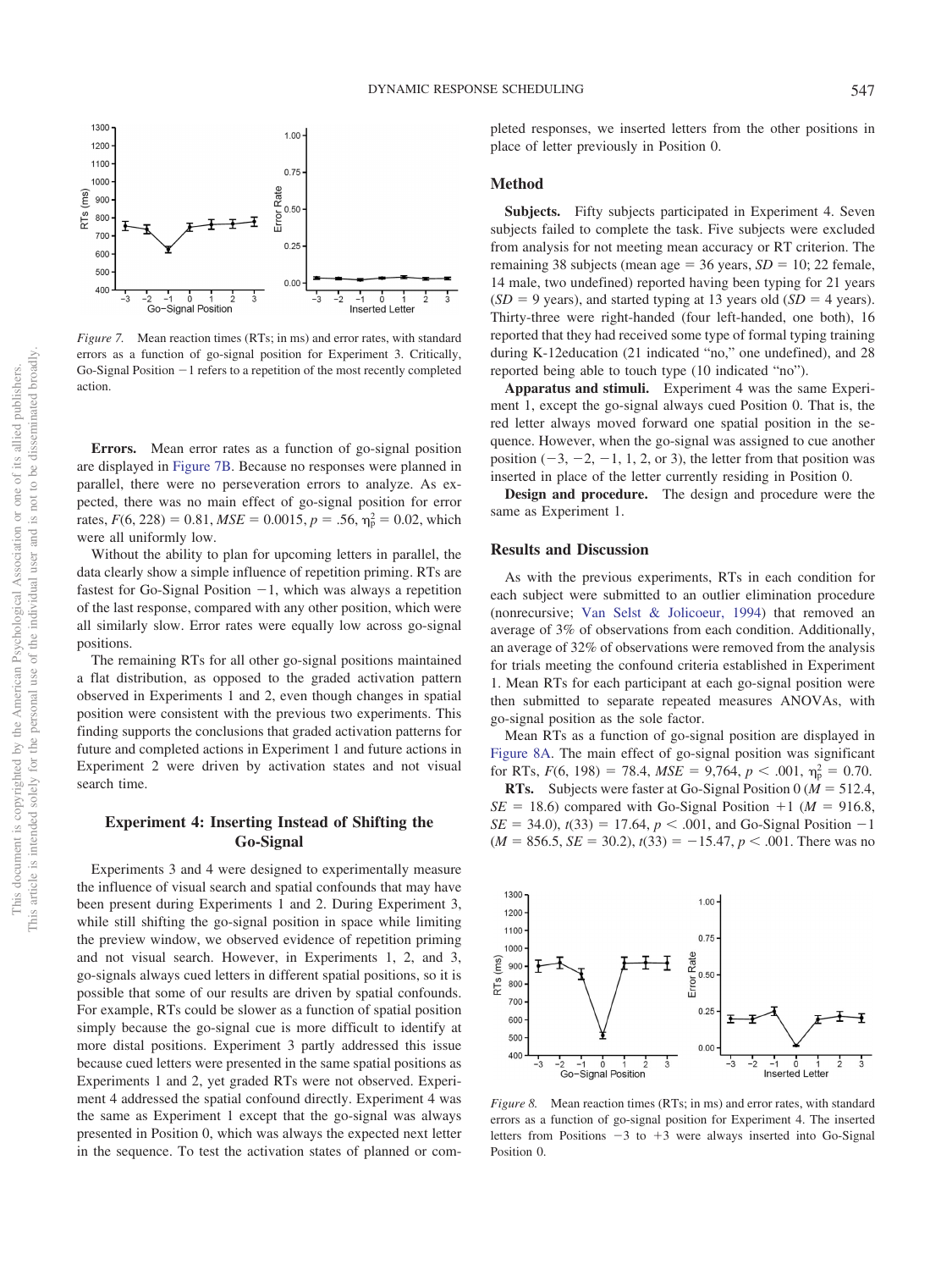difference in RTs at Go-Signal Position  $+1$  compared with Go-Signal Position  $+2$  ( $M = 919.6$ ,  $SE = 35.3$ ),  $t(33) = -0.11$ ,  $p =$ .91, or at Go-Signal Position  $+2$  compared with Go-Signal Position  $+3$  ( $M = 917.6$ ,  $SE = 38.0$ ),  $t(33) = 0.74$ ,  $p = .94$ . Subjects were faster at Go-Signal Position  $-1$  compared with Go-Signal Position  $-2$  ( $M = 918.5$ ,  $SE = 31.7$ ),  $t(33) = 4.44$ ,  $p < .001$ ; however, there was no difference in RTs at Go-Signal Position  $-2$ compared with Go-Signal Position  $-3$  ( $M = 900.4$ ,  $SE = 34.2$ ),  $t(33) = -0.78, p = .44.$ 

A post hoc linear contrast confirmed that RTs at Go-Signal Position -1 were not significantly different than RTs at the remaining completed and future go-signal positions,  $t(231)$  =  $-1.65, p = .10.$ 

The results did not reproduce the same trends as observed in Experiments 1 and 2. Instead, RTs for completed and future responses are indicative of a narrow response range. The fastest response was always the expected letter, with completed and future responses showing little evidence of graded activation. RTs at Go-Signal Position -1 showed a modest priming benefit, and although RTs at Go-Signal Position  $-1$  were faster than Go-Signal Position  $-2$ , linear contrasts revealed that there was no difference between Go-Signal Position  $-1$  and the remaining completed and future go-signal positions.

**Errors.** Mean error rates as a function of go-signal position are displayed in [Figure 8B.](#page-10-1) The main effect of go-signal position was significant for errors,  $F(6, 198) = 13.49$ ,  $MSE = 0.015$ ,  $p <$ .001,  $\eta_{\rm p}^2 = 0.29$ . For the first time, error rates for completed and future actions were above 20%.

We did not see the same pattern observed in Experiments 1 and 2. It may be the case that despite the visual search control check in Experiment 3, spatial confounds may partly explain the results of Experiments 1 and 2. The results from the RT data appear to suggest that only the current response was most active. When responding to completed and future go-signal positions, with the exception of the recently executed response at Position  $-1$ , RTs were equally slow. One possible conclusion is that when keeping the position constant, the activation states for completed and future responses of a sequence may be activated along a narrow range. Another possibility is that the potency of the expected response at Go-Signal Position 0 may be hiding a wide activation range. This interpretation becomes more plausible when considering the perseveration data.

Interestingly, error rates were above 20% for future and completed actions, which is different from what was observed in Experiments 1 and 2. The analysis of perseveration errors suggests that when subjects committed an error they were most likely to type the expected letter at Go-Signal Position 0 as opposed to the inserted letter. [Figure 9A](#page-11-0) shows the proportions of perseveration errors collapsed across all subjects, including those who did not make at least one error in each position. As with Experiments 1 and 2, an ANOVA analysis of perseveration errors was not possible because only a few subjects committed perseveration errors at every go-signal; however, according to independent samples *t* tests, there was no difference in perseveration errors between Positions  $+1$  ( $M = 0.97$ ,  $SE = 0.02$ ) and  $-1$  ( $M = 0.93$ ,  $SE =$ 0.04), and Positions  $+2$  ( $M = 0.99$ ,  $SE = 0.01$ ) and  $-2$  ( $M = 0.93$ ,  $SE = 0.02$ ,  $t(110) = -1.02$ ,  $p = .31$ , nor Positions  $\pm 2$  and Positions  $+3$  ( $M = 0.96$ ,  $SE = 0.04$ ) and  $-3$  ( $M = 0.90$ ,  $SE =$ 0.04),  $t(110) = 1.41$ ,  $p = .16$ . [Figure 9B](#page-11-0) shows the mean error



<span id="page-11-0"></span>*Figure 9.* Mean proportion of perseveration errors and mean error rates with perseveration errors removed, with standard errors as a function of go-signal position for Experiment 4. A perseveration error occurs when the letter in the expected go-signal position (0) is typed in place of the cued letter.

rates for go-signal position after removing perseveration errors. The difference between error rates after removing perseveration errors was not significant,  $F(6, 198) = 0.86$ ,  $MSE = 0.0013$ ,  $p =$ .86,  $\eta_{\rm p}^2 = 0.02$ . Error rates appear linear, with proportional range of errors falling within 0.01 to 0.02.

Several models predict that position coding information can modulate the selection of other responses in a sequence. For example, [Burgess and Hitch \(1992\)](#page-16-11) modeled position information as a moving window. This enabled multiple action elements to overlap one another, leading to serial-order errors, as well as graded activation states from completed and future responses. Oscillator models also take position codes into account, usually proposing the existence of a central oscillating timing mechanism [\(Brown et al., 2000;](#page-16-7) M. [Treisman, Cook, Naish, & MacCrone,](#page-17-31) [1994\)](#page-17-31). These models assume that item information is bound with its position. Because position never shifted in Experiment 4, RTs may have been high at all completed and future go-signal positions because the expected letter, and not the inserted letter, was tightly bound with the expected location. Subjects were forced to actively inhibit the planned response at the expected position in order to successfully type an unexpected letter inserted from a different location. Accordingly, when subjects committed errors, they were most likely to be perseveration errors, because the expected response was always the most active and the corresponding response was tightly bound with that position.

In summary, when typing normal English text, Experiment 1 revealed a wide, graded state of activation for completed and future responses consistent with competitive queuing models. When we removed their ability to plan in Experiment 2, we found evidence of deactivation for more distal completed responses, whereas future responses still showed a wide range of activation. Experiment 3 was designed to serve as a manipulation check for visual search confounds. We observed evidence for repetition priming for the most recent response, and flat RTs at the remaining go-signal positions. In Experiment 4, in order to address possible spatial confounds, we occasionally inserted a future or completed letter into Go-Signal Position 0, as opposed to shifted to a letter at a completed or future location. We found high perseveration errors and flat RTs at all go-signal positions except Position 0, suggesting that the potency of a specific response at the expected location may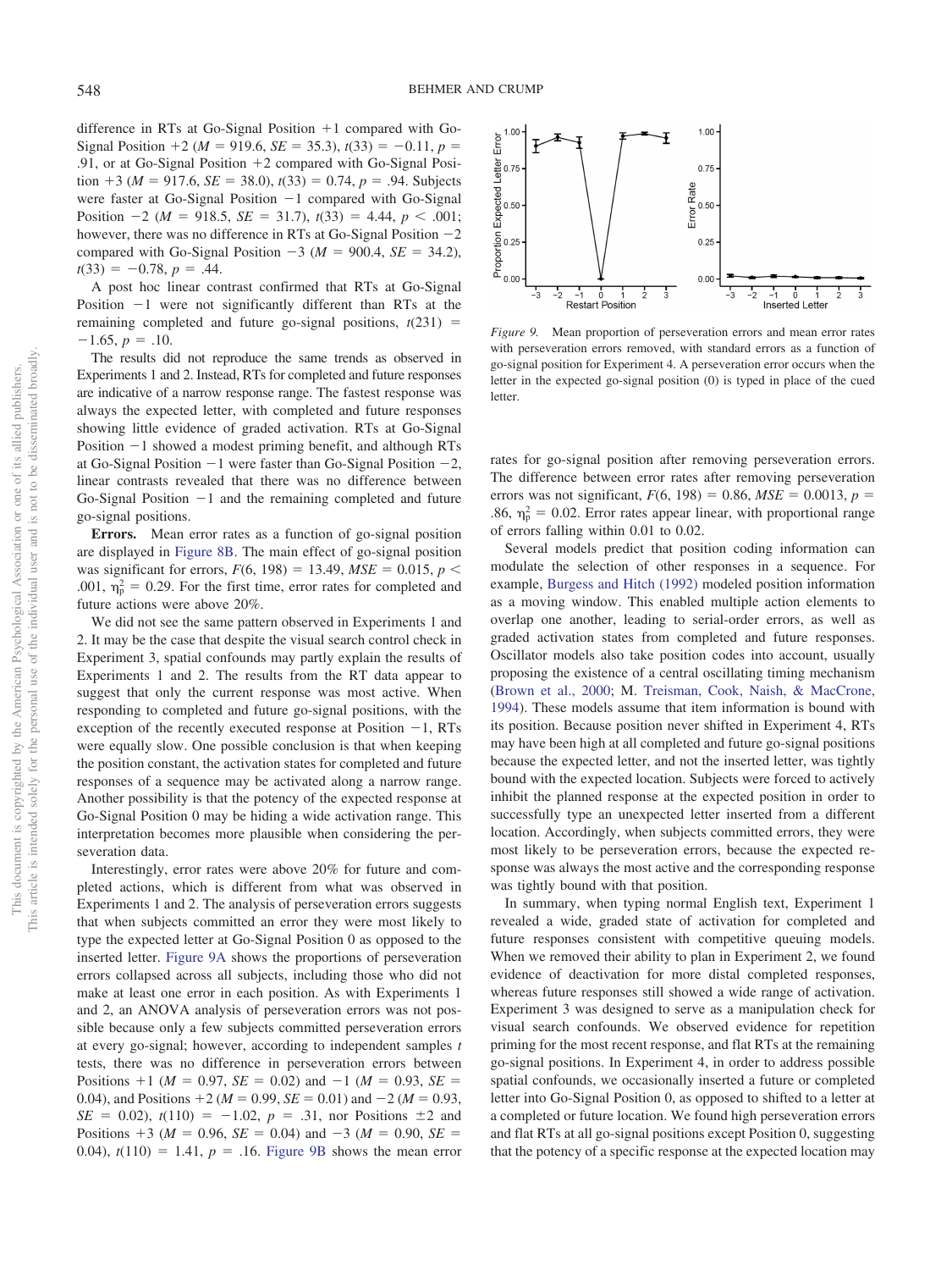be hiding the wide activation range for completed and future responses.

One alternative explanation for findings from Experiment 4 was that the insertion of a completed or to-be-completed letter altered the word context. Specifically, inserting a letter may have had the effect of turning a normal string into a random letter or otherwise nonword string. Given previous research that has demonstrated that people are slower when typing random strings [\(Gentner et al.,](#page-17-28) [1988;](#page-17-28) [Shaffer & Hardwick, 1968\)](#page-17-29), letter insertions from distal go-signal positions that disrupted the word context could have had the effect of slowing down processing time as a compensatory mechanism in order to produce accurate copy. We did not see this effect in Experiment 1, because changes in go-signal positions preserved the word context. One way to address this in the future would be to create a paradigm in which when an insertion occurs, the entire string is shifted with the insertion as well. If changing the word context was influencing our results from Experiment 4, then it is possible that preserving the word context while shifting distal responses into the expected location may produce results similar to what we observed in Experiment 1.

Our hypothesis was that activation states of completed and future responses may fall under a wide or narrow range of activation states, based on broad predictions from several models. A more satisfying way to make inferences about the activation states of completed and future responses would be to establish a baseline for responses that are not a part of the initial plan and compare RTs at go-signal positions for unplanned responses with RTs for planned responses. In Experiment 5, as subjects typed, occasionally they were shifted to a completed or future go-signal position. Sometimes the letter at that position was a letter they had previously typed or were planning to type. Sometimes the letter was novel, inserted from an array of letters that were not a part of their plan. This procedure could provide a more direct way of comparing responses in the queue with responses that are not a part of the queue.

## **Experiment 5: Measuring the Baseline**

In the previous experiments, we used RTs as a proxy for measuring the activation states of completed and future actions. Our interpretation of the data was that differences in RTs at the different go-signal positions meant that the activation state of a letter at one position was either more or less active relative to the activation state of a letter at another position. One important issue that has not been addressed is the lack of a baseline for responses that are not elements of a current action sequence. If RTs for planned responses at future and completed go-signal positions are faster than RTs for unplanned responses, then those responses may be considered active relative to baseline. Conversely, if RTs for planned responses are greater or equal to baseline, then those activation states would be considered inhibited, or deactivated, relative to baseline responses.

The purpose of Experiment 5 was to establish a baseline RT at each go-signal position by occasionally having subjects type a letter that was not a part of their initial plan. Experiment five followed the general procedure of Experiment 1, with the exception that at each go-signal position the cued letter could be planned or unplanned. To accomplish this goal, we adopted a method from [Crump and Logan \(2010a;](#page-17-32) also see [Masson, 1986\)](#page-17-33), who divided the keyboard into a checkerboard pattern to create two sets of 13 letters, and two corresponding word lists in which each word was composed from letters from only one of the sets. The paragraph of words displayed to subjects involved one of the word lists, such that all of the letters were from one letter set. Critically, we manipulated whether or not the go-signal cued a completed or to-be-completed planned letter, or a randomly chosen unplanned letter from the unused letter set. This allowed us to establish a baseline for unplanned letters that we could compare to responses that were a part of the original planned sequence. Comparing RTs for planned responses to a baseline affords stronger inferences about the range of activation states of completed and future responses. If future planned responses are partially activated, then we would expect RTs for planned letters in those positions to be faster than baseline RTs for unplanned letters in those positions. Similarly, if completed responses are deactivated, then we would expect RTs for planned letters in those positions to be equivalent or even slower than RTs for unplanned letters in those positions. Alternatively, if the patterns of graded RTs across go-signal positions in Experiments 1 and 2 are driven primarily by proximity to the expected letter, and do not reflect response sequencing dynamics, then would expect no differences in RTs between planned and unplanned letters across go-signal positions.

We made one additional change from previous experiments to better approximate the conditions of normal continuous typing. Previous experiments used a randomly varying delay (100 to 300 ms) between each response and the next go-signal. As a result, subjects may have strategically adopted a more serial style of typing because they were forced to wait to execute each response. Experiment 5 removed the delay entirely, such that the next go-signal appeared simultaneously with a current response. The removal of the delay allowed typists to resume normal typing for consecutive keypresses at the expected go-signal location.

## **Method**

**Subjects.** Fifty subjects participated in Experiment 5. Eight subjects failed to complete the task. Seven subjects were excluded from analysis for not meeting mean accuracy or RT criterion. The remaining 34 subjects (mean age  $=$  35 years, *SD*  $=$  8; 17 female, 16 male, one undefined) reported having been typing for 20 years  $(SD = 6$  years), and started typing at 14 years old  $(SD = 5$  years). Thirty subjects were right-handed (four left-handed, one both), 14 reported that they had received some type of formal typing training during K-12 education (22 indicated "no"), and 31 reported being able to touch-type (three indicated "no").

**Apparatus and stimuli.** Two arrays were created from the 26 letters of the alphabet (13 letters in each array). In order to control for possible typing confounds related to spatial letter location during the task, each letter array was constructed by creating two checkerboard patterns across the keyboard. Starting with the letter "Q," we placed each alternating letter in one of the two arrays (e.g., "Q" in Array 1, "W" in Array 2, "E" in Array 1). Six hundred forty-three 4- to 7-letter words were taken from a Scrabble website in which all of the letters of each word were either from Array 1 or 2. Importantly, letters from the first array were not used in any of the words from the second array, and vice versa.

**Design.** Prior to the experiment, a 232-word paragraph was constructed from words from one of the two arrays. Arrays were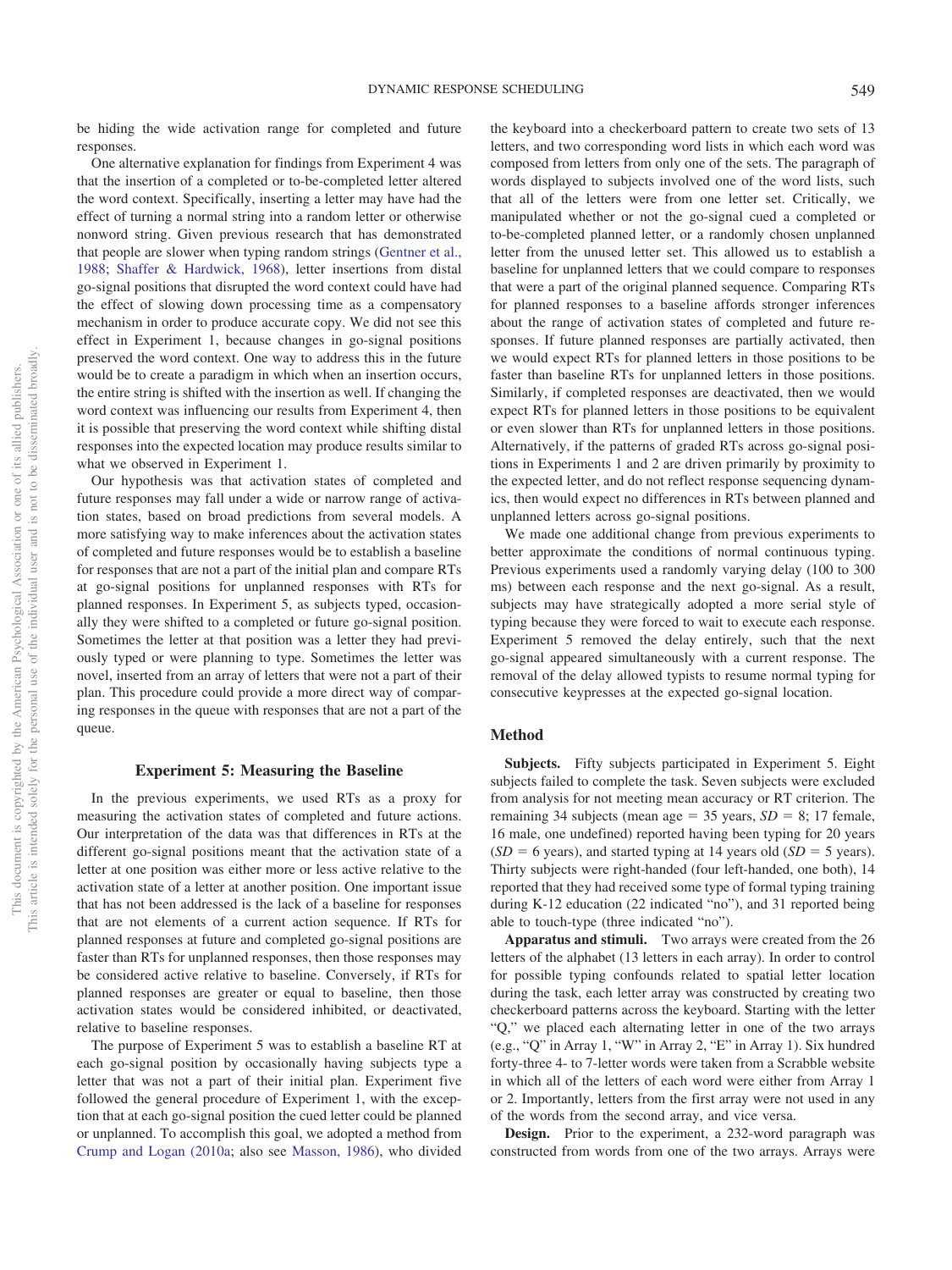counterbalanced for each subject. As with the previous experiments, each go-signal response was cued when the to-be-typed letter changed from black to red. As opposed to the previous experiments, there was no jitter delay between go-signal changes. Subjects typed the first 10 letters, and afterward there was a 50% chance that the next letter would be the subsequent letter in the expected position, or would shift to a completed or future go-signal position. Additionally, after every go-signal position change, there was a 50% chance that a second algorithm swapped out the shifted letter with a letter from the unplanned array, thereby replacing that letter with a new letter that was not a part of the completed or future action sequence. For example, if a subject typed a letter in its expected position, and afterward the go-signal jumped three letter locations forward, there was a 50% chance that the letter at Go-Signal Position  $+3$  was the same letter subjects were planning to type (e.g., for the word "PRAWN," subjects typed "P" and were shifted to "W") or was a letter inserted from the unplanned array (subjects typed "P" and were shifted to the location where the "W" was located, but "Q" is inserted instead). In addition to generating RTs for unplanned responses at completed and future go-signal positions, this method also allowed us to measure RTs for unplanned responses at Go-Signal Position 0. After every shift or insertion, the next four subsequent go-signal position changes always occurred for the expected letter at the expected position.

**Procedure.** The design and procedure were the same as Experiment 1.

## **Results and Discussion**

1300

1200 1100

1000

800 700

600 500

400

ö Go-Signal Position

RTs (ms) 900

As with the previous experiments, RTs at all go-signal positions for both planned and unplanned responses for each subject were submitted to an outlier elimination procedure (nonrecursive; [Van](#page-17-26) [Selst & Jolicoeur, 1994\)](#page-17-26) that removed an average of 3% of observations. Additionally, an average of 22% of planned response trials and 5% of unplanned response trials were removed from the analysis meeting the confound criteria established in Experiment 1. Mean RTs for each participant at each go-signal position, for both planned and unplanned responses, were then submitted to separate repeated measures ANOVAs, with condition (planned vs. unplanned) and go-signal position as the within-subjects factors.

Mean RTs as a function of go-signal position for planned and unplanned responses are displayed in [Figure 10A.](#page-13-0) There was a

1.00

0.75

 $0.50$ 

 $0.25$ 

 $0.00$ 

-Signal Position

Error Rate

<span id="page-13-0"></span>

main effect of go-signal position,  $F(6, 198) = 22.7$ ,  $MSE =$ 30,261,  $p < .001$ ,  $\eta_p^2 = 0.41$ , condition,  $F(1, 33) = 20.0$ ,  $MSE =$ 32,804,  $p < .001$ ,  $\eta_{\rm p}^2 = 0.38$ , and a go-signal by condition interaction,  $F(6, 198) = 16.5$ ,  $MSE = 23,419$ ,  $p < .001$ ,  $\eta_p^2 = 0.33$ .

**RTs.** For planned responses, subjects were faster at Go-Signal Position 0 ( $M = 532.0$ ,  $SE = 12.8$ ) compared with Go-Signal Position  $+1$  (*M* = 861.1, *SE* = 22.0),  $t(33) = -18.06$ ,  $p < .001$ , and Go-Signal Position  $-1$  ( $M = 1,107.7$ ,  $SE = 95.6$ ),  $t(33) =$ 6.28,  $p < .001$ . There was no difference in RTs at Go-Signal Position  $+1$  compared with Go-Signal Position  $+2$  ( $M = 885.2$ ,  $SE = 20.2$ ,  $t(33) = -1.41$ ,  $p = .17$ , or at Go-Signal Position  $+2$ compared with Go-Signal Position  $+3$  ( $M = 919.7$ ,  $SE = 19.5$ ),  $t(33) = -1.97$ ,  $p = .06$ . RTs were faster at Go-Signal Position +1 compared with Go-Signal Position  $+3$ ,  $t(33) = 3.52$ ,  $p = .001$ . There was no difference in RTs at Go-Signal Position  $-1$  compared with Go-Signal Position  $-2$  ( $M = 936.8$ ,  $SE = 19.5$ ),  $t(33) = -1.88$ ,  $p = .07$ , or at Go-Signal Position  $-2$  compared with Go-Signal Position  $-3$  ( $M = 933.4$ ,  $SE = 19.6$ ),  $t(33) =$  $-0.20, p = .84.$ 

For unplanned responses, subjects were faster at Go-Signal Position 0 ( $M = 887.7$ ,  $SE = 22.7$ ) compared with Go-Signal Position  $+1$  (*M* = 951.3, *SE* = 26.4),  $t(33) = -4.31$ ,  $p < .001$ , and Go-Signal Position  $-1$  ( $M = 950.3$ ,  $SE = 26.9$ ),  $t(33) = 3.73$ ,  $p < .001$ . There was no difference in RTs at Go-Signal Position  $+1$  compared with Go-Signal Position  $+2$  ( $M = 956.7$ ,  $SE =$ 26.3),  $t(33) = -0.29$ ,  $p = .77$ , at Go-Signal Position  $+2$  compared with Go-Signal Position  $+3$  ( $M = 981.5$ ,  $SE = 26.2$ ),  $t(33) = -1.43$ ,  $p = .16$ , or at Go-Signal Position +1 compared with Go-Signal Position  $+3$ ,  $t(33) = -1.84$ ,  $p = .08$ . There was no difference in RTs at Go-Signal Position -1 compared with Go-Signal Position  $-2$  ( $M = 956.4$ ,  $SE = 25.7$ ),  $t(33) = 0.36$ ,  $p =$ .72; however, RTs were faster at Go-Signal Position -2 compared with Go-Signal Position  $-3$  ( $M = 1,011.4$ ,  $SE = 30.7$ ),  $t(33) =$ 2.09,  $p = .04$ .

We compared RTs between planned and unplanned responses at each go-signal position. RTs were faster for planned compared with unplanned responses at Go-Signal Position  $-3$ ,  $t(33) = 2.74$ ,  $p = .01$ . There was no difference at Go-Signal Positions  $-2$ ,  $t(33) = 0.87, p = .39, \text{ and } -1, t(33) = -1.83, p = .08$ . RTs were faster for planned compared with unplanned responses at Position  $0, t(33) = 18.77, p < .001,$  Position +1,  $t(33) = 4.20, p < .001,$ Position  $+2$ ,  $t(33) = 3.85$ ,  $p < .001$ , and Position  $+3$ ,  $t(33) =$ 3.57,  $p < .001$ .

The RTs for planned responses were similar to what we observed in Experiments 1 and 2. RTs for future responses are indicative of a wide response range consistent with models of parallel activation, whereas completed responses suggest a narrow range. As with the previous experiments, the fastest response was always the expected letter, with future responses showing a graded state of activation and more distal completed responses showing deactivation. RTs at Go-Signal Position -1 were likely slow because of an artifact of the task. In the previous experiments, there was a short jitter between changes in go-signal position. In Experiment 5, as soon as subjects responded, the next go-signal position was cued without delay. When subjects were forced to respond to the  $-1$  position during the planned condition, the letter would have remained red, likely making the manipulation more difficult to detect.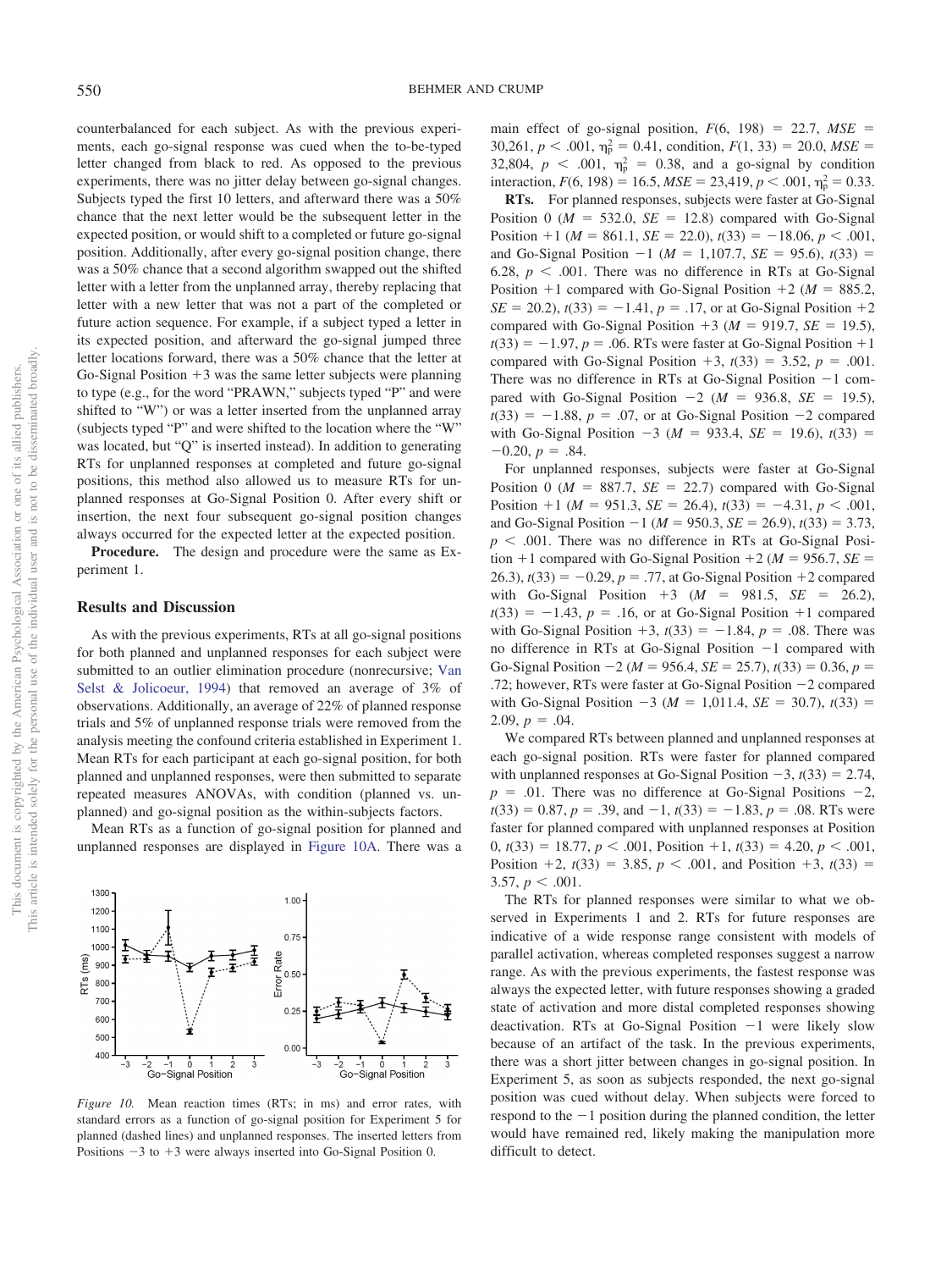$0.00$ 

 $-1$  0 1<br>Restart Position

Conversely, RTs for unplanned responses do not show a range of graded activation states. Subjects were faster at responding to Position 0, and a little bit slower when responding to Position  $-3$ , but for the most part, RTs for unplanned responses display a linear trend compared with planned responses across go-signal positions, thereby providing a stable baseline for comparison between activation states of planned versus unplanned responses. The fact that RTs for unplanned responses did not mirror RTs for planned responses from Experiments 1, 2, and 5 supports our previous conclusion that RTs were not a function of visual search. If the results from previous experiments were driven by the time it took to locate and respond to the shifted letter, then we would have expected to see RTs that showed a V pattern.

Importantly, when comparing RTs for planned versus unplanned responses, we found evidence of a wide range of activation states for future responses and a narrow activation range for completed responses. At Go-Signal Positions 0 through  $+3$ , RTs for planned responses were always faster than unplanned responses. This is consistent with predictions of parallel activation suggesting that all responses are activated simultaneously and that individual elements compete with one another for selection. RTs at Go-Signal Positions  $-1$  and  $-2$  were not significantly different than baseline, suggesting these responses are rapidly deactivated after completion; however, there appears to be some residual activation for responses at Position  $-3$  compared with baseline. It may be the case that the more current completed responses are rapidly deactivated so as to avoid typing those letters in error, but more distal responses may still retain some level of activation.

**Errors.** Mean error rates as a function of go-signal position for planned and unplanned responses are displayed in [Figure 10B.](#page-13-0) There was a main effect of go-signal position,  $F(6, 198) = 26.5$ ,  $MSE = 0.0111$ ,  $p < .001$ ,  $\eta_p^2 = 0.45$ , condition,  $F(1, 33) = 11.8$ ,  $MSE = 0.0131, p < .001, \eta_p^2 = 0.26$ , and a Go-Signal  $\times$  Condition interaction,  $F(6, 198) = 30.7$ ,  $MSE = 0.0125$ ,  $p < .001$ ,  $\eta_p^2 = 0.48$ .

Error rates were robust across go-signal position for planned and unplanned responses. [Figure 11A](#page-14-0) shows the proportions of perseveration errors collapsed across all subjects, including those who did not make at least one error in each position. According to independent samples *t* tests, perseveration errors were greater for unplanned responses between Position  $+1$  ( $M = 0.95$ , *SE* = 0.02) and  $-1$  ( $M = 0.81$ ,  $SE = 0.04$ ) and Positions  $+2$  ( $M = 0.83$ ,  $SE =$ 

1.00

 $0.75$ 

 $0.25$ 

 $0.00$ 

 $-1 \t 0 \t 1$ <br>Inserted Letter

**Error Rate**  $0.50$ 

<span id="page-14-0"></span>

0.04) and  $-2$  ( $M = 0.74$ ,  $SE = 0.05$ ),  $t(125) = 2.34$ ,  $p = .02$ , but not between Positions  $\pm 2$  and Positions  $+3$  ( $M = 0.79$ ,  $SE =$ 0.05) and  $-3$  ( $M = 0.79$ ,  $SE = 0.05$ ),  $t(125) = -0.12$ ,  $p = .91$ . For planned responses, perseveration errors were greater between Position  $+1$  ( $M = 0.96$ ,  $SE = 0.01$ ) and  $-1$  ( $M = 0.98$ ,  $SE =$ 0.01) and Positions  $+2$  ( $M = 0.82$ ,  $SE = 0.04$ ) and  $-2$  ( $M = 0.87$ , *SE* = 0.03),  $t(127) = 4.30, p < .001$ , but not between Positions  $\pm 2$ and Positions  $+3$  ( $M = 0.84$ ,  $SE = 0.05$ ) and  $-3$  ( $M = 0.75$ ,  $SE =$ 0.05),  $t(127) = 1.13$ ,  $p = .26$ . Finally, perseveration errors were robust for unplanned responses at Go-Signal Position  $0 (M = 0.88,$  $SE = 0.04$ ). [Figure 11B](#page-14-0) shows the mean error rates for go-signal position for planned and unplanned actions after removing perseveration errors. Error rates varied from 0.01 to 0.09 at all go-signal positions for both planned and unplanned responses.

#### **General Discussion**

The main purpose of the study was to validate a novel behavioral measure, so the validity of interpretations needs to be considered in detail. We broadly classified models of sequencing processes by whether they assume a wide or narrow dynamic range of response set activation. Our empirical goal was to validate a measure of the momentary activation states for any given response in a response set. Across five experiments, subjects copied text when prompted by a go-signal that usually cued the next letter in the sequence, but sometimes cued recently completed or to-be-completed letters. The RTs to restart typing following the go-signal were taken as an index of the underlying activation state of the cued action.

Experiments 1 (words) and 2 (random letter strings) showed a pattern of graded RTs across future go-signal position ( $0 < 1 < 2 =$ 3), consistent with parallel activation of actions in a planned sequence and a wide dynamic range. RTs in Experiment 1 also showed a similar graded pattern across past go-signal positions  $(0 < -1 < -2 = 3)$ , consistent with gradual deactivation of completed responses; however, outside of a priming benefit observed at Go-Signal Position  $-1$ , completed RTs in Experiment 2 showed evidence consistent with a wide dynamic range. We further investigated whether the graded activation of RTs across go-signal positions was driven by spatial confounds. Experiment 3 restricted preview to the cued letter, which eliminated parallel activation of future responses, but maintained the presentation of cued letters in different spatial positions. The results showed only evidence of repetition priming when the go-signal cued the previous response. Experiment 4 removed the spatial position confound by inserting letters from distal positions into the expected next-letter position. The results showed evidence consistent with a narrow dynamic range, suggesting an important role for spatial codes. Finally, in Experiment 5, we replicated our procedure from Experiment 1, and also provided a baseline for comparing planned and unplanned responses at the different go-signal positions. We observed evidence of parallel activation for future responses consistent with a wide dynamic range, and rapid deactivation of completed responses. We turn to extended analyses of the evidence for a wide dynamic range of response set activation, as well as how our experiments speak to the sequencing processes operating in the narrow range.

## **Evidence for Parallel Activation and Wide Dynamic Range**

We interpret the symmetrical pattern of graded RTs across past and future letter positions in Experiment 1 and future responses in Exper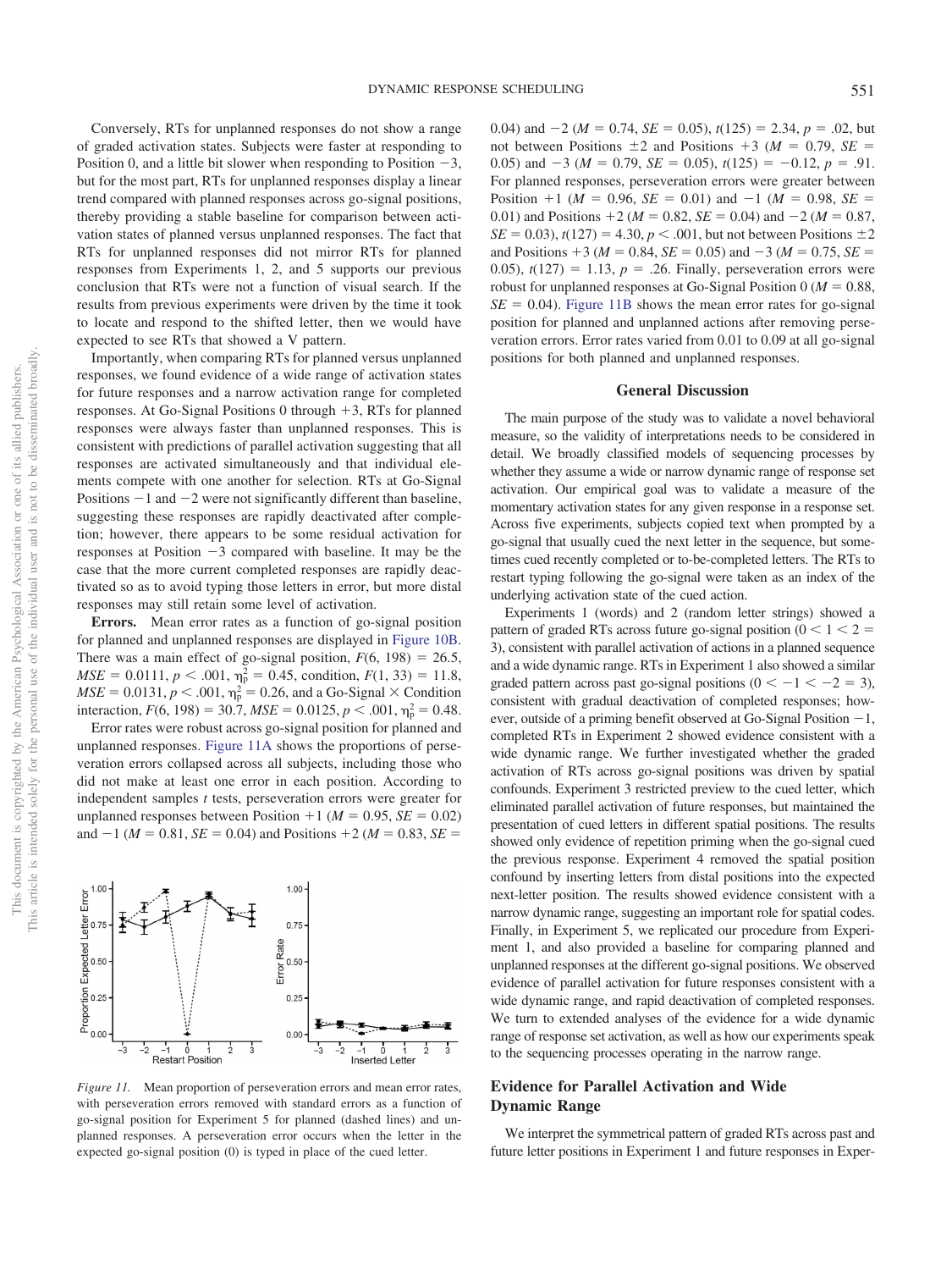iment 2 as evidence for graded activation states for each response in a planned sequence. An alternative view is that the pattern of RTs reflects the time taken to visually search for the go-signal. Experiment 3 partly argues against this view because letters appeared in the same spatial positions as previous experiments, but RTs did not vary as a function of position. However, the absence of graded RTs here could be explained by a parallel search process that quickly identified all letters in the absence of any distractors [\(A. M. Treisman & Gelade,](#page-17-27) [1980\)](#page-17-27). At the same time, even when full preview was available, it is possible that visual search for the go-signal could occur in parallel because the cued letter was a color based feature singleton (which are known to pop out), and cued letters were always within close spatial proximity to the current letter. However, we saw no evidence of a pop-out effect. Furthermore, tests of linearity for future responses in Experiments 1 and 2 showed that nonlinear functions provided a better fit for our data. Finally, unplanned responses in Experiment 5 did not show a symmetrical V pattern that we observed in the other experiments, suggesting that our overall findings were not driven by visual search times.

The nonlinear pattern of RTs across future go-signal positions is consistent with competitive queueing models of action sequencing. For example, the [Rumelhart and Norman \(1982\)](#page-17-12) model assumes that all responses are activated in parallel, and that each response inhibits all remaining responses (see [Figure 1B\)](#page-1-0). As a result, inhibition is applied multiplicatively across positions in the sequence, which would translate to a graded nonlinear pattern of activation strengths across positions.

The absence of a similar nonlinear pattern of RTs for future go-signal positions in Experiment 4 is consistent with multiple interpretations. Some readers may be convinced that removing the spatial confound and showing an absence of graded RTs across positions shows that our measure is not tapping response activation states. On the other hand, spatial position codes may be strongly linked to the momentary activation states of particular responses. As a result, Experiment 4 may not index the activation states of distal letters, but could instead measure the ensuing response competition between the inserted and planned letter.

To test the possibility that position codes dynamically modulate activation states, we looked at the proportion of perseveration errors across positions for Experiments 1, 2, 4, and 5. If perseveration errors were simply a result of subjects typing the expected letter instead of the shifted or inserted letter, then it is reasonable to assume that perseveration errors would be consistent across completed and future go-signal positions; however, Experiments 1 and 5 revealed that perseveration errors were highest at positions that were the most proximal to Go-Signal Position 0. This may have occurred because the response for Position 0 was always the most activated. In fact, the further away the shifted response was from Go-Signal Position 0, the less likely subjects were to commit perseveration errors. In Experiment 2, we observed that perseveration errors occurred at go-signal positions in which the completed and future responses may have been most competitive with the expected response. In all cases, perseveration errors were high at the fastest go-signal positions, suggesting that letters in these positions were more active in relation to distal gosignal positions. However, in Experiment 4, we found high rates of perseveration errors and slow RTs at all completed and future gosignal positons. It may be the case that when inserting a letter, as opposed to shifting to a new location, the letter and its corresponding position code may have been bound in a way that led to slow RTs and

high perseveration errors. Alternatively, as addressed in the discussion for Experiment 4, it is also possible that the flat RT pattern we observed was because inserting a letter from a distal go-signal position disrupted the word context, which in turn led to slower RTs.

## **Sequencing Operations in the Narrow Range**

We have focused primarily on whether sequencing models assume that multiple responses are planned in parallel or in series, and testing these ideas by measuring the width of the dynamic range for response activation during sequencing. Our data show some evidence that future responses have graded activation strengths, and that there is a wide dynamic range in typing. At the same time, much of the "action," so to speak, occurs in the narrow range. For example, models ascribe two important sequencing functions to the completion of an action: deactivating the completed response and triggering of the next response.

In the introduction, we suggested that several sequencing models make different general predictions about the activation states of completed and future responses. For example, Panel A of [Figure 2](#page-5-0) shows a flat line indicating complete deactivation for previous responses, consistent with predictions from [Rumelhart and Norman \(1982\).](#page-17-12) We found supporting evidence for this prediction. In Experiments 2 and 4, we observed a priming benefit at Go-Signal Position  $-1$ ; however, RTs at Go-Signal Positions  $-2$  and  $-3$  were equally slow, suggesting completed responses may be rapidly deactivated. Importantly, results from Experiment 5 suggest that completed actions are rapidly deactivated, particularly when compared with unplanned responses. [Aver](#page-16-8)[beck et al. \(2002\)](#page-16-8) found that deactivation for each completed line segment gradually reduced over time within a window of 300 to 600 ms. Because we used RTs at completed and future go-signals as a proxy for activation states, we cannot make any claims about the time it took for a completed response to deactivate; however, RTs at completed go-signal positions are within the window of the deactivation gradients observed by Averbeck and colleagues.

Narrow-range models assume that actions are triggered by the completion of a previous response, or perhaps an associated hierarchical control unit. Wide-range models assume that an upcoming action is partially activated before the response is completed, and becomes fully activated after inhibition is released by the deactivation of a completed response. Experiments 1, 2, 4, and 5 all showed overwhelming evidence that the fastest response always occurred when the go-signal cued the expected next letter in the sequence (i.e., Position 0).

#### **Input–Output Buffering**

Normal typing is accomplished using a complex input– output buffering process in which typists are thought to take in segments of to-be-typed text while executing keystrokes for previously perceived letters that are stored in a buffer. As a consequence, typists tend to look *n* letters ahead or behind the letter they are typing. For example, previous research using eye tracking during typing has shown that participants' eye-hand span is roughly  $-2$  to  $+7$  letter positions away from the current letter being typed (see [Inhoff &](#page-17-34) [Gordon, 1997\)](#page-17-34). One possible confound with our interpretation that RTs at unexpected go-signal positions represent the activation states of completed and to-be-completed responses in the buffer is that RTs at unexpected go-signal positions may be driven by failures of input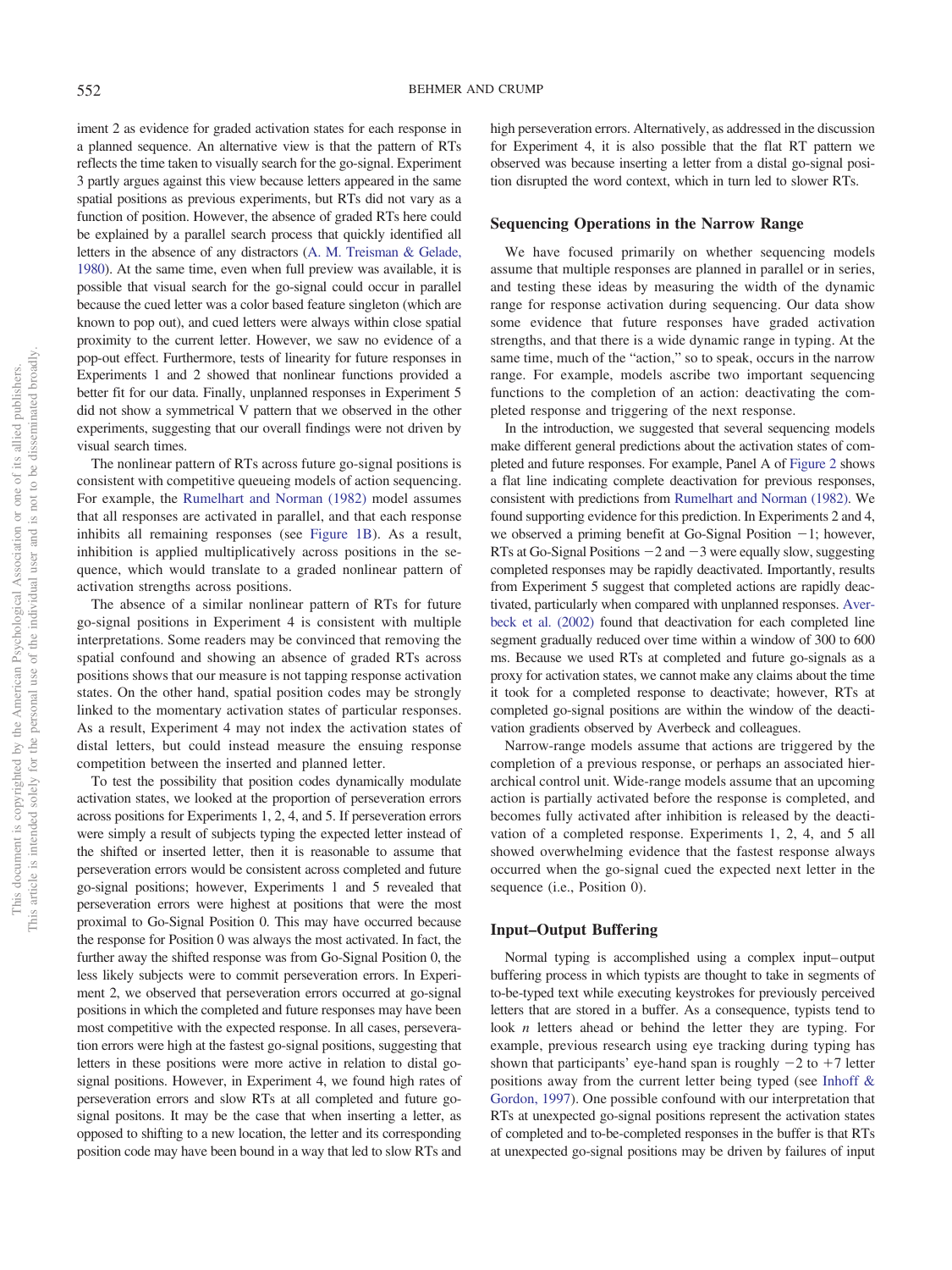or buffering processes prior to serial output. Taking the [Rumelhart](#page-17-12) [and Norman \(1982\)](#page-17-12) model as an example, our behavior measures could be influenced by input-level processing of the to-be-typed text. For example, if a participant failed to scan ahead to letter  $n + 3$  and the go-signal subsequently shifted to that position, then we would expect slower RTs for that response, because that letter failed to be inputted into the buffer. Similarly, we would also expect uniformly faster RTs for letters in the buffer that are activated in parallel, but not yet weighted for serial output. The present methods do not isolate the specific contributions from these earlier stages, and resolving this issue is an important avenue for further work.

At the same time, we suggest that participants were inputting and buffering letters in accordance with normal typing behavior. First, when subjects made errors, they commonly made perseveration errors, typing the expected next letter rather than the letter indicated by the go-signal. Some perseveration errors likely reflect an input problem with detecting the go-signal, presumably because subjects were actively previewing upcoming text. Similarly, perseveration errors also indicate successful input and buffering of the upcoming letter. Second, the RT differences between planned and unplanned future responses in Experiment 5 suggest that participants were successfully inputting and buffering responses because RTs were faster for planned than unplanned responses. Notably, planned responses showed a gradient consistent with competitive queuing models [\(Estes,](#page-17-11) [1972;](#page-17-11) [Rumelhart & Norman, 1982\)](#page-17-12), whereas unplanned responses were linear, providing further support that our pattern of RTs are driven by serial output processes. Finally, go-signal shifts occurred anywhere from one to three locations away from the expected target positions. [Inhoff and Gordon \(1997\)](#page-17-34) reported that the optimum fixation point was about three letters away from the expected location. Our manipulation fit squarely within the optimum range that participants should have been previewing.

## **Conclusions**

The major aim of this article was to provide a new behavioral measure of the dynamic range of activation of responses during action sequencing. We identified serial and parallel models of action sequencing that predict wide or narrow dynamic response ranges for planned actions. We used RT and error rate data during a novel task that forced subjects to sometimes type an unplanned letter at different or expected locations as a proxy for the activation states of completed, current, and to-be-completed responses. Overall, our data showed that future actions are activated across a wide dynamic range, consistent with competitive queuing model predictions (e.g., [Rumelhart & Norman, 1982\)](#page-17-12). In general, subjects were fastest for the letter in the expected location, and progressively slower for more distal letters from the expected location. The graded level of activation we observed suggests that responses were activated in parallel and inhibited in series, with earlier responses in the sequence being more active than later responses. Additionally, when controlling for go-signal timing in Experiment 5, completed responses were rapidly deactivated, and planned responses were faster than unplanned responses that served as a baseline for activation states of unbuffered responses.

An overarching goal of our method was to convince typists to engage in normal typing behavior and then occasionally test their performance for letters in unexpected go-signal positions. We then used these measures of performance as an index of the activation state

of the probed response. Of course, in the process of introducing unexpected go-signal changes, we inevitably disrupt normal typing and perhaps induce strategies for accommodating to the new task demands. For example, a participant might decide not to preview and plan future responses as normal and simply wait for upcoming gosignals before responding. Experiment 5 represented our best attempt to induce normal typing behavior by removing the delays between go-signals. In general, it is difficult to use behavioral measures to index the activation state of completed or to-be-completed actions without disturbing their dynamics with the measurement probe. It is noteworthy that our behavioral findings corroborate the single-unit recording data in monkeys observed by [Averbeck and colleagues](#page-16-8) [\(2002\).](#page-16-8) They observed that prior to monkeys drawing geometric shapes, populations of neurons that fired for each individual line segment displayed a graded state of activation, consistent with that line's location in the serial order. Furthermore, firing rates for completed lines reduced to baseline within 500 ms. We are optimistic that future work on these issues will shed light on the interaction between timing and dynamic range, the role of position codes in response scheduling, and further differentiate between input and output processes in the buffer driving action activation dynamics.

#### **References**

- <span id="page-16-8"></span>Averbeck, B. B., Chafee, M. V., Crowe, D. A., & Georgopoulos, A. P. (2002). Parallel processing of serial movements in prefrontal cortex. *Proceedings of the National Academy of Sciences of the United States of America, 99,* 13172–13177. <http://dx.doi.org/10.1073/pnas.162485599>
- <span id="page-16-9"></span>Barnhoorn, J. S., Haasnoot, E., Bocanegra, B. R., & van Steenbergen, H. (2014). QRTEngine: An easy solution for running online reaction time experiments using Qualtrics. *Behavior Research Methods, 47,* 918 –929.
- <span id="page-16-10"></span>Behmer, L. P., Jr., & Crump, M. J. C. (2015). Crunching big data with finger tips: How typists tune their performance towards the statistics of natural language. In M. N. Jones (Ed.), *Big data in cognitive science*. Abindgon, UK: Taylor & Francis.
- <span id="page-16-3"></span>Botvinick, M., & Plaut, D. C. (2004). Doing without schema hierarchies: A recurrent connectionist approach to normal and impaired routine sequential action. *Psychological Review, 111*, 395-429. [http://dx.doi](http://dx.doi.org/10.1037/0033-295X.111.2.395) [.org/10.1037/0033-295X.111.2.395](http://dx.doi.org/10.1037/0033-295X.111.2.395)
- <span id="page-16-4"></span>Botvinick, M. M., & Plaut, D. C. (2006). Such stuff as habits are made on: A reply to Cooper and Shallice (2006). *Psychological Review, 113,* 917–927. <http://dx.doi.org/10.1037/0033-295X.113.4.917>
- <span id="page-16-7"></span>Brown, G. D. A., Preece, T., & Hulme, C. (2000). Oscillator-based memory for serial order. *Psychological Review, 107,* 127–181. [http://dx.doi](http://dx.doi.org/10.1037/0033-295X.107.1.127) [.org/10.1037/0033-295X.107.1.127](http://dx.doi.org/10.1037/0033-295X.107.1.127)
- <span id="page-16-5"></span>Bullock, D. (2004). Adaptive neural models of queuing and timing in fluent action. *Trends in Cognitive Sciences, 8,* 426 – 433. [http://dx.doi.org/10](http://dx.doi.org/10.1016/j.tics.2004.07.003) [.1016/j.tics.2004.07.003](http://dx.doi.org/10.1016/j.tics.2004.07.003)
- <span id="page-16-6"></span>Bullock, D., & Rhodes, B. (2003). Competitive queuing for planning and serial performance. In M. Arbib (Ed.), *Handbook of brain theory and neural networks* (2nd ed., pp. 241–244). Cambridge, MA: MIT Press.
- <span id="page-16-11"></span>Burgess, N., & Hitch, G. J. (1992). Toward a network model of the articulatory loop. *Journal of Memory and Language, 31,* 429 – 460. [http://dx.doi.org/10.1016/0749-596X\(92\)90022-P](http://dx.doi.org/10.1016/0749-596X%2892%2990022-P)
- <span id="page-16-2"></span>Cleeremans, A. (1993). Attention and awareness in sequence learning. *Proceedings of the 15th Annual Conference of the Cognitive Science Society* (pp. 330 –335). Mahwah, NJ: Erlbaum.
- <span id="page-16-0"></span>Cooper, R., & Shallice, T. (2000). Contention scheduling and the control of routine activities. *Cognitive Neuropsychology, 17,* 297–338. [http://dx](http://dx.doi.org/10.1080/026432900380427) [.doi.org/10.1080/026432900380427](http://dx.doi.org/10.1080/026432900380427)
- <span id="page-16-1"></span>Cooper, R. P., & Shallice, T. (2006). Hierarchical schemas and goals in the control of sequential behavior. *Psychological Review, 113,* 887–916. <http://dx.doi.org/10.1037/0033-295X.113.4.887>